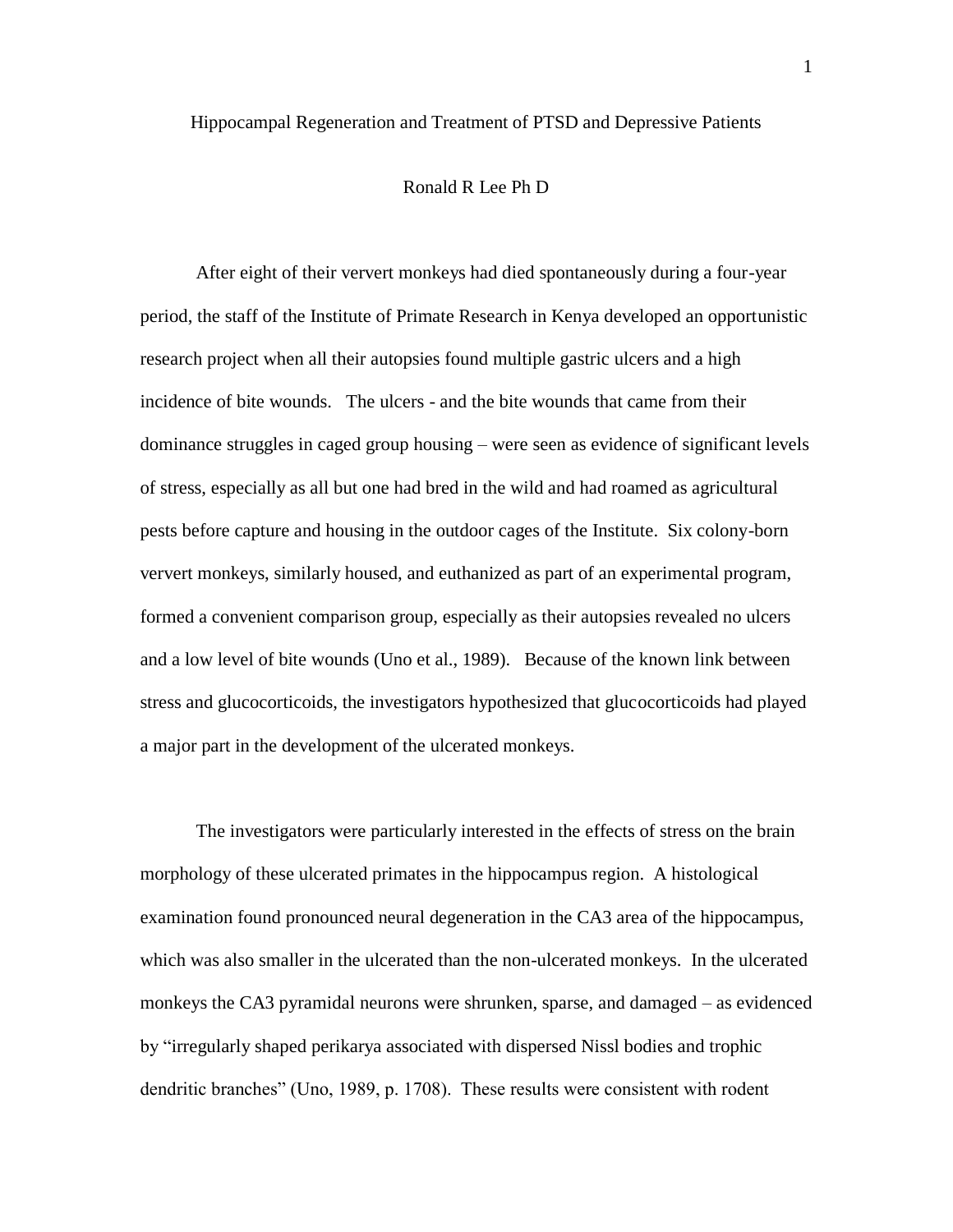studies on neural degeneration. For example, Watanabe et al. (1992), after restraining rats on a daily basis, discovered atrophy of the apical dendrites of the CA3 hippocampal pyramidal neurons, and Mizoguchi (1992) also demonstrated a significant loss in the CA3 and CA4 hippocampal pyramidal neurons in rats stressed by daily restraint and water immersion. These anatomical and cellular damage patterns in primates and mammals were consistent with what was thought to be a glucocorticoid-inducedneurotoxicity. Fortunately for us, this neural degeneration is only half the story, for neural regeneration also takes place in the hippocampus, and near the olfactory bulb (subventricular zone) (Bjorklund, 2000).

The mounting evidence of neural damage from chronic stress challenges psychotherapy to demonstrate its capacity to play a significant part in healing such structural damage. Although it has long been accepted that psychotherapy can ease emotional distress, reduce cortisol levels, and help prevent neural degeneration, the effectiveness of long-term intensive psychotherapy of patients with neural damage, has never been convincingly demonstrated to the medical world. So, with reports of neural degeneration in the neuroscience literature over the last few decades and with the dethroning of Classical psychoanalysis as the preferred treatment for severe mental disorders, the time has arrived for an empathically-oriented long-term psychoanalytic psychotherapy to demonstrate its ability to permanently heal such severe self-disorders as Post Traumatic Stress Disorder (PTSD) and major depression.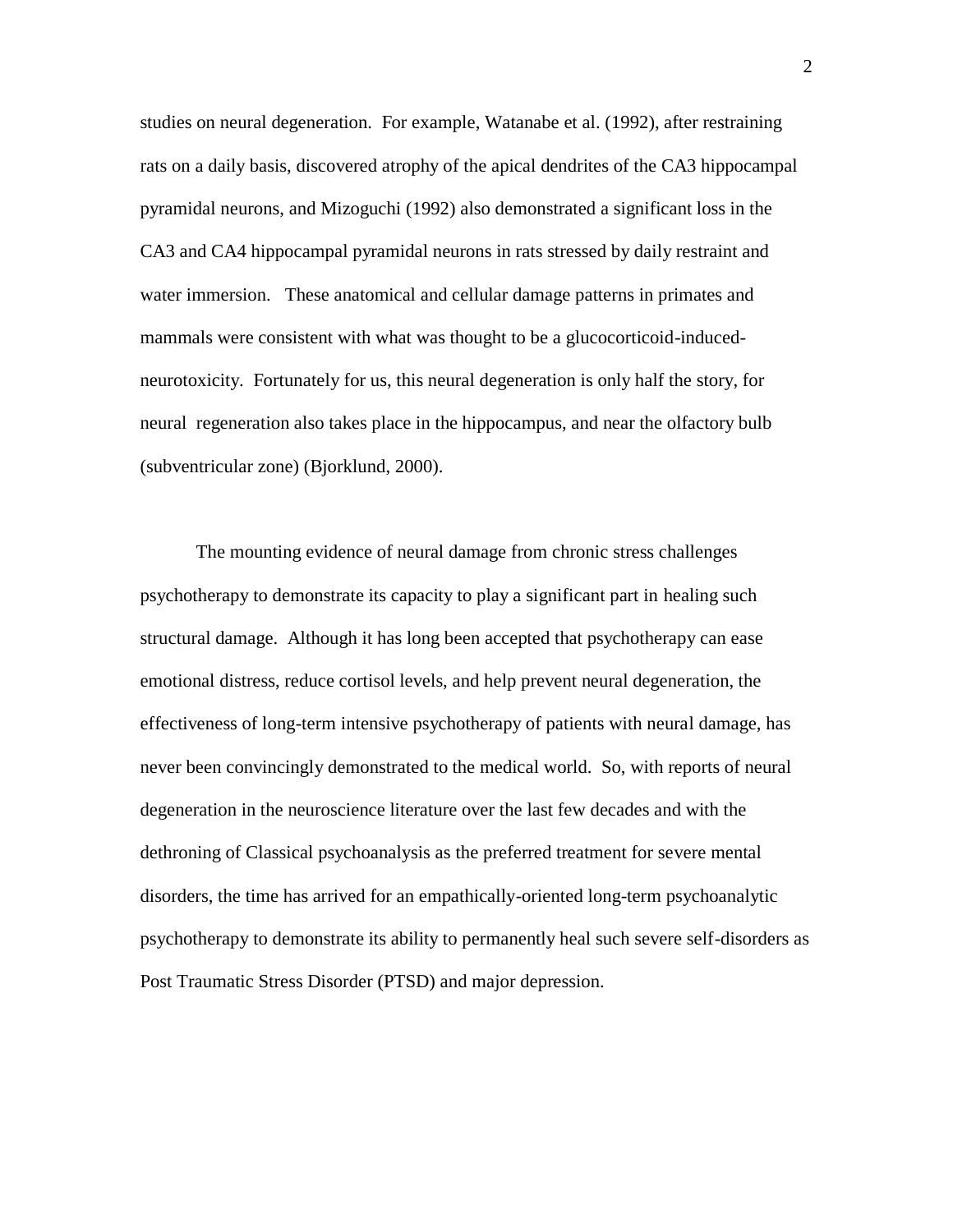For example, Meares et al., (1999) reports an outcome study of the treatment of 30 severe self-disorder patients (borderline symptoms) who showed a significant decrease in DSM III criteria after twelve months of treatment, compared with 30 similar patients on a waiting list during the same period. The treatment used an empathically-oriented form of psychotherapy (carefully supervised medical Interns) twice a week. Bateman and Fonagy (2001) also report that a partial hospital program of individual and group psychoanalytic psychotherapy for borderline patients had significantly reduced their symptoms compared with a randomized control group who were given standard psychiatric care. The symptoms reduced were as follows: anxiety, depression, selfmutilation, suicidal attempts and outpatient consultations. Such results as these in these two studies, while readily believed by experienced practitioners in the psychotherapeutic community, have limited influence in a medical milieu that is committed to rigorous forms of objective measurement, randomization, and experimental design. Outcome research similar to the Meares and Bateman studies using measures of neural regeneration, such as hippocampus size would, however, clearly demonstrate the value of psychotherapy for self-structural change (and neural change) - not just a reduction in symptoms - as worthy as this is - when conducted by competent practitioners or trainee practitioners carefully supervised by experienced supervisors.

Why the emphasis on hippocampus size as a measure of a structural effect for psychotherapy? To understand the importance of hippocampus size we shall examine evidence for (a) neural degeneration and then (b) neural regeneration, before discussing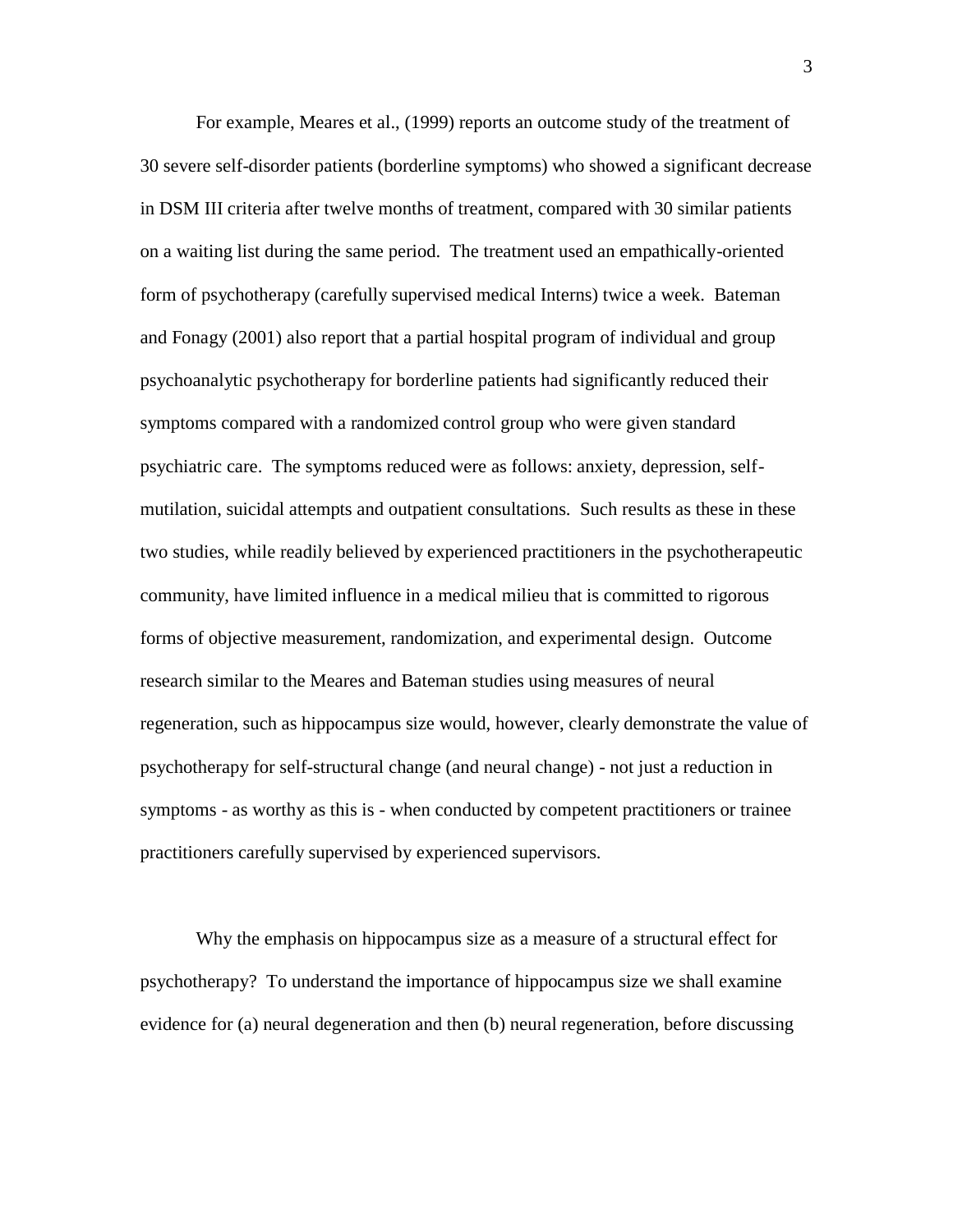(c) the need for a neural regenerational treatment of PTSD and severe depression that includes psychotherapy.

# A. Hippocampal Neural Degeneration

Measurement of the effects of neural degeneration in the hippocampus has been facilitated by the use of MRI (Magnetic Resonance Imagery). Gurvitz et al., (1996) studied seven Vietnam veterans with combat experience who developed PTSD (Post Traumatic Stress Disorder), and compared them with seven veterans with combat experience and without PTSD, and also with eight veterans without combat experience and without PTSD. This study found a convincing 26% decrease in the hippocampi size of the combat veterans with PTSD compared with both the combat veterans without PTSD and veterans without combat and PTSD. Such a result not only supported the idea that a shrinking hippocampi volume reflects neural damage, but importantly, revealed that combat stress alone does not lead to significant neural degeneration. This means that traumatic situations that trigger a stress response do not necessarily lead to neural death. How come? Such a result challenges the psychotherapeutic community to understand its work in a way that is consistent with this neurological evidence.

The small size of the Gurvitz groups made it a de-facto pilot study. The sample size problem was corrected by a meta-analysis of twelve MRI studies on depression, covering 434 patients and 379 comparison subjects, where again, smaller hippocampi sizes of patients confirmed the Gurvitz result and demonstrated that MRIs can effectively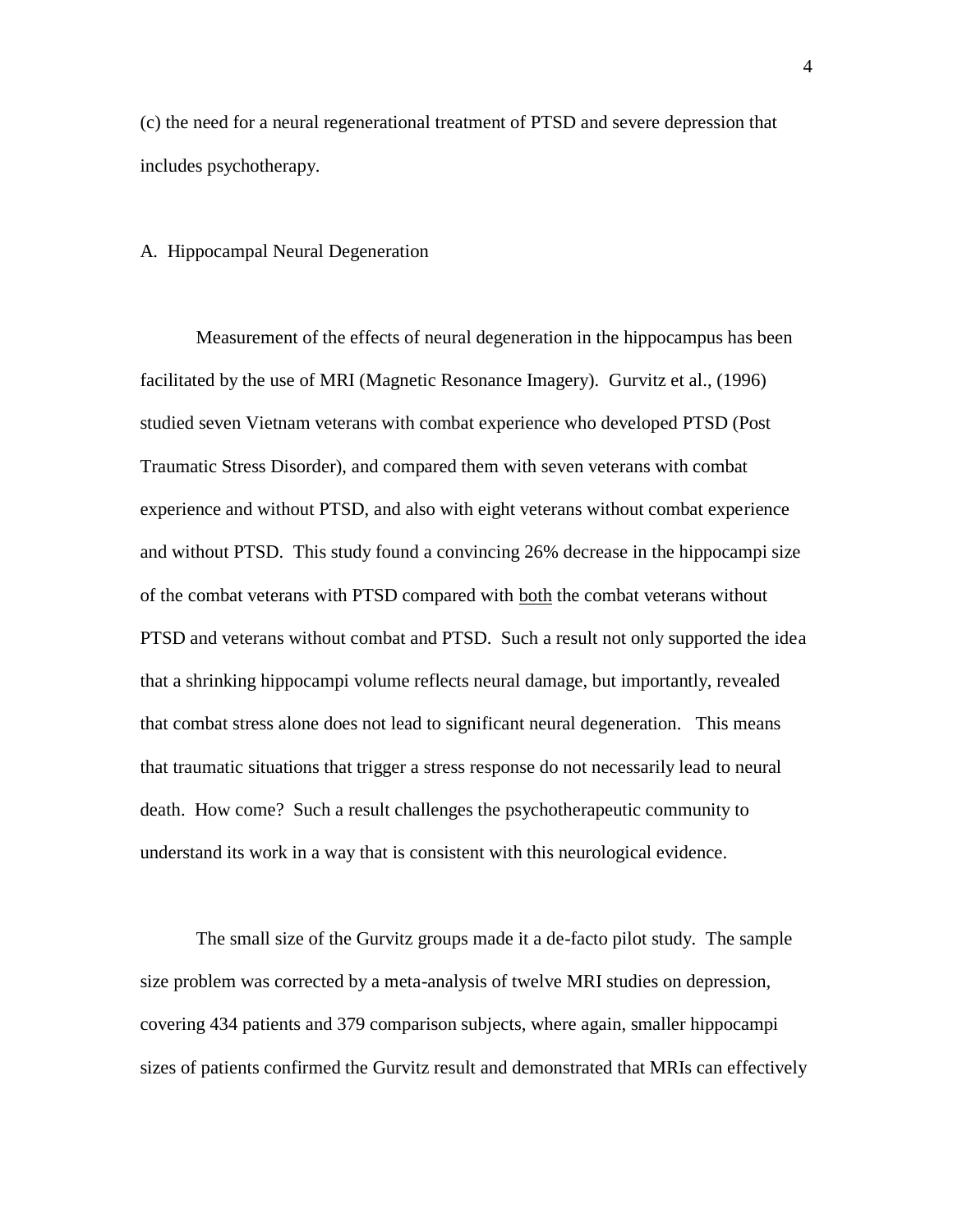measure brain degeneration (Campbell et al., 2004). In this meta-analysis, Campbell noted that although the overall results were significant, three of the twelve studies showed no significant differences in hippocampi volume between depressed patients and comparison subjects. As these three studies had patients with a low mean age (Rush et al., 2001; Posener et al., 2003; Vakili et al., 2000), they pointed to the possibly of a chronicity factor in neural degeneration. This observation was consistent with the finding of Sheline et al. (1999), that hippocampus volume was positively correlated to the duration of a depressive illness. So Campbell concludes that degeneration occurs as a result of a long period of chronically repeated experiences of stress rather than a few extreme episodes of neurotoxic biochemistry. A chronic stress view of brain degeneration is further supported by the DeBellis team"s (1999) study of 44 abused but not chronically stressed children who had clear symptoms of PTSD, but who showed no significant reduction in hippocampus volume, compared with 61 non-abused children. So Bremner (2002) concludes that "chronic exposure to stress over many years may be required for hippocampal atrophy" (p. 118).

Sapolsky (2000) is a major proponent of the idea that excessive secretions of the glucocorticoids are involved in brain deterioration, especially in the hippocampus. He thinks that neural damage in both PTSD and depressed patients points to excessive levels of glucocorticoids, because they have been found to be responsible for morphological diminution in Cushing"s syndrome. Cushing"s syndrome "arises from …hypercortilism" [the excessive production of cortisol] (p. 927), which these Cushing syndrome patients experience for periods of months to years, leading to loss of hippocampi volume. For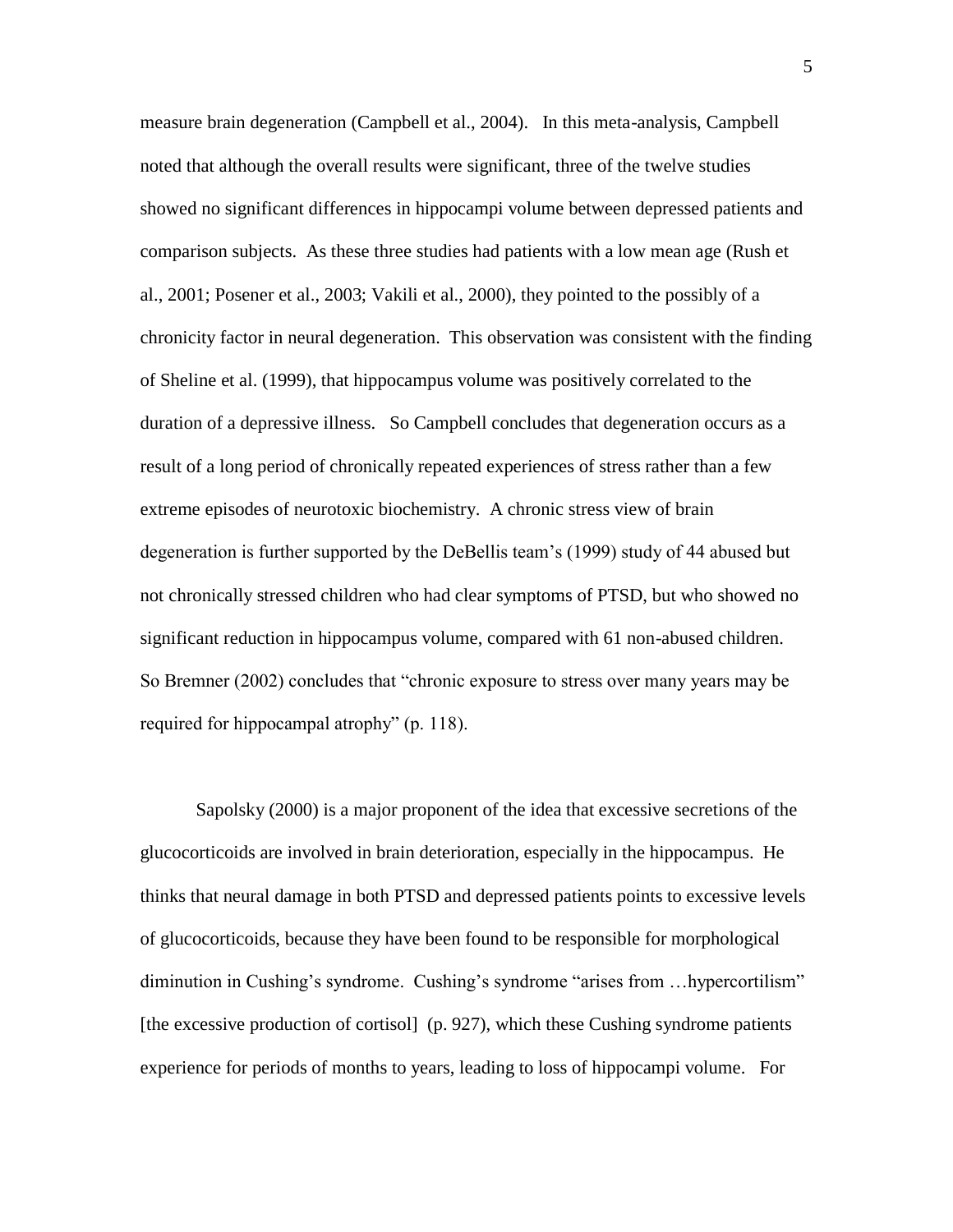example, Starkman et al. (1992) studied 10 men and two women who had Cushing"s syndrome and a significant decrease in hippocampi volume. He found that the severer the hypercortilism the greater the atrophy of the hippocampi. He also reported that a decline in memory, as measured by verbal paired associate learning and verbal recall testing, was correlated to the loss in hippocampi volume.

In a follow-up study of 22 Cushing's syndrome patients, Starkman and colleagues, (1999) found further confirmation of hippocampi shrinkage and elevated cortisol levels when they re-measured the hippocampi volume 16 months (on average) after the patients had their tumors surgically removed. Importantly, their glucocorticoid levels were not only reduced, but 18 of the 22 patients had a statistically significant increase in hippocampi volume as evidence of the reversibility of brain degeneration after corrective surgery. This reversal with Cushing"s syndrome patients also suggests the possibility that treatment of patients with PTSD and depression involves neural regeneration.

The role of glucocorticoids in the stress response has a long history in physiology. After surveying the enormous research literature on the glucocorticoids - there are over 400 references in their paper alone - Sapolsky and colleagues (2000) note the complexity with which the glucocorticoids influence the body's systems in different ways: cardiovascular, hemorrhaging, immune, metabolic, neurological or reproductive. The glucocorticoids may repress one system, stimulate a second, give permission to another,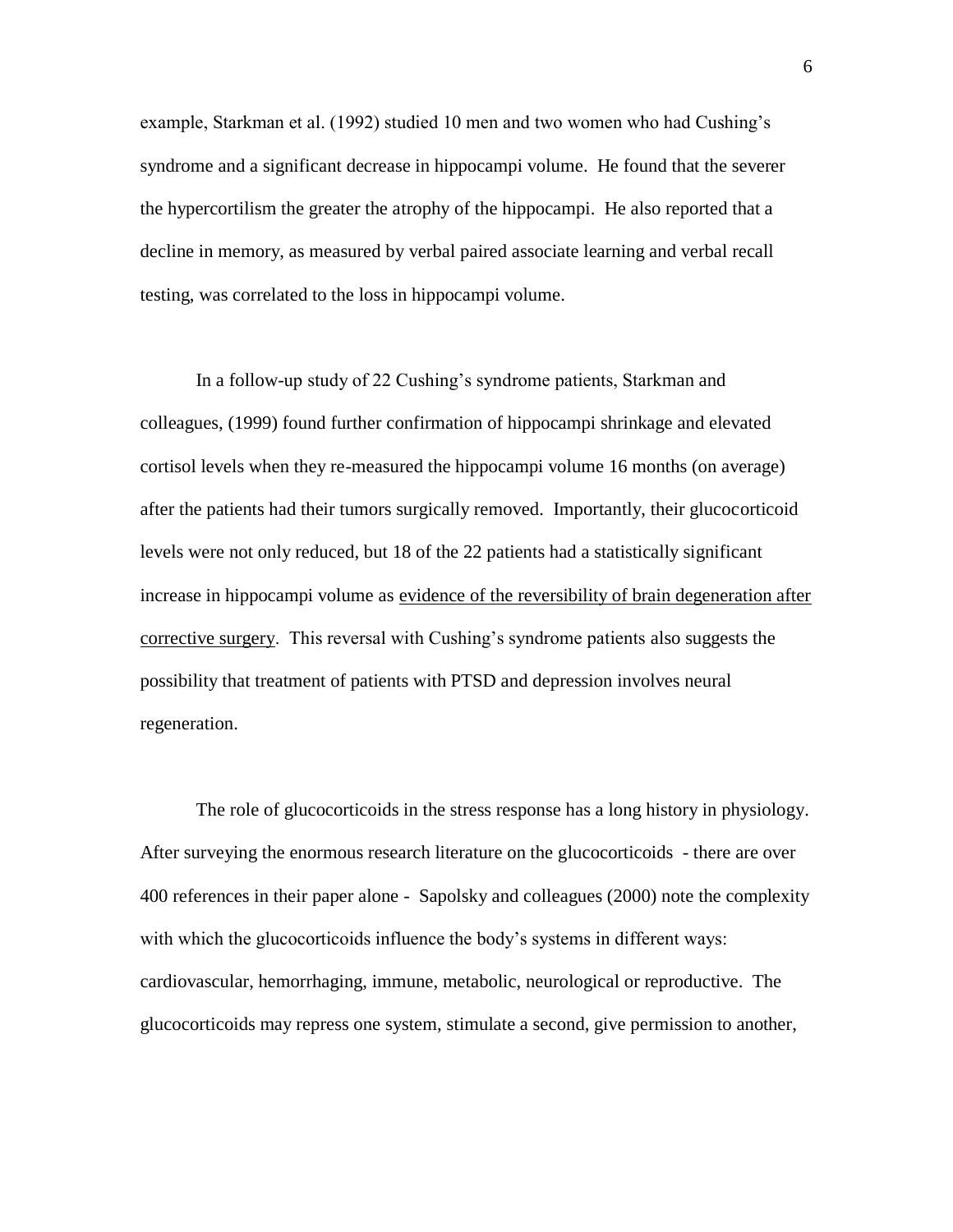or prepare yet another, all for the purpose of mobilizing an organism"s sympathetic nervous system for an immediate maximum effort.

Southwick and colleagues (1990), however, offer an important revision of the glucocorticoid theory, that the glucocorticoids are in a protective rather than damaging role, inhibiting and eventually shutting off the excitatory response, to prevent damage to the human organism. In this revised model, damage to the glucocorticoid receptors will lead to neural damage. Southwick proposes that a "simultaneous activation of catecholamines [epinephrine, noreprinephrine] and glucocorticoids stimulates acting coping behaviors, whereas increased arousal in the presence of low glucocorticoid levels provokes fight or flight" (van der Kolk, 1995b, p.223).

The possibility of the protective function of the glucocorticoids in a stress response is confirmed by research findings of low cortisol levels in patients with PTSD. For example, Resnick and colleagues (1995) investigated the blood cortisol levels of rape victims with a previous history of rape (15 ug/dl), and victims without a previous history (30 ug/dl) and found that those with a previous history of rape had a blunted cortisol response. Also, as Yehuda and colleagues (1995) found, Holocaust survivors have an enhanced sensitivity to the glutamate neurotransmitter because their lower cortisol levels, when they are under stress, leaves their glutamate neurons less protected from excessive use. Consequently they view PTSD as primarily a hyperarousal disorder in which patients often resort to dissociation. Such a hyperarousal view, consistent with the experiences of psychotherapists, may reflect a biochemical disregulation, which could

7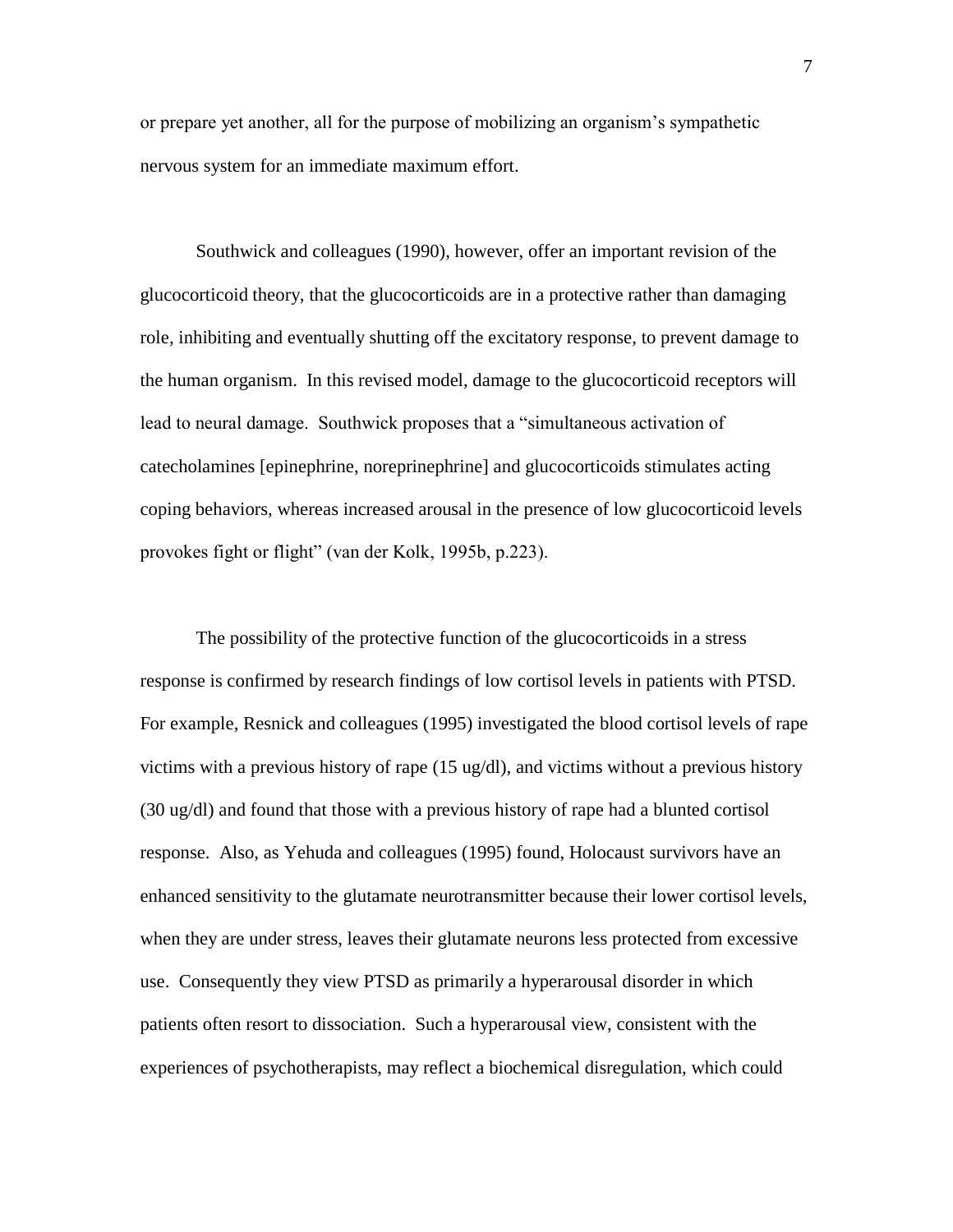explain why such hyperaroused patients need the compensation of external behavioral and social controls.

De Kloet (1998) explored why low cortisol levels may occur in highly chronically stressed people. Research shows two types of neural receptors for cortisol – the mineralocorticoid and the glucocorticoid – as noted by Selye (1952). The function of the mineralocorticoid receptors (MR) is to maintain the metabolic level in the brain, whereas the glucocorticoid receptors (GR) cope with emergency metabolic states. These MRs and GRs have separate functions because cortisol has a ten times greater affinity to the MRs than the GRs and does not bind to GRs until the MRs are occupied. This means that under mild or moderate levels of stress the GRs are unbounded. Only with high cortisol levels does cortisol also bind with the GRs, which then activate the GRs to decrease the cortical stimulation of the MRs, which then brakes the excitation of the neurons in the CA3 area of the hippocampus.

De Kloet summarizes that depression occurs from a permanent imbalance of the MR/GR system as a result of neural or receptor damage from stress. Such neural damage leads to cell degeneration, apotosis, and eventually shrinkage of the neural volume of the hippocampi.

B Hippocampal Neural Regeneration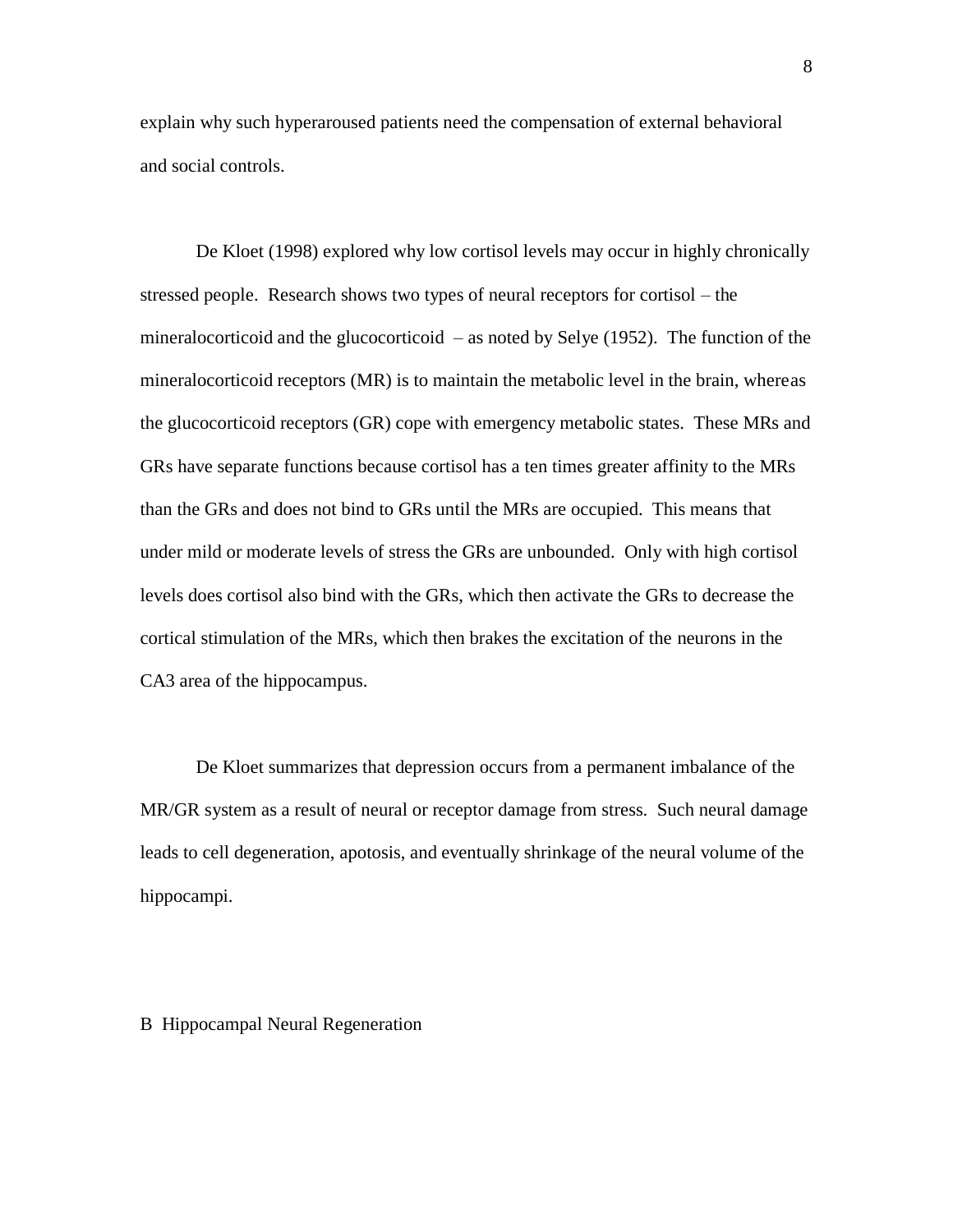One of the most remarkable shifts in modern neuroscience has been the discovery that a brain regenerates neurons in adult life. Although the idea of neural regeneration surfaced over a century ago (Hamilton, 1901; Hatai, 1901), the early findings of neurogenesis, like many important discoveries, were ignored because they did not accord with prevailing belief. For several centuries it has been believed that human brain cells couldn"t divide (non-mitotic) and therefore, couldn"t be replaced. But it has become increasingly difficult to believe this non-dividing (mitotic) cell model of the human brain because it ignores the knowledge that all organisms have some cells dividing, adding size or repairing cell damage; ignores that mammals have replicating cells in the blood, skin and gut, where stem cells contribute to cell replacement; and ignores that insects, fish and amphibia have replicating neural cells. Why not humans?

Hebb (1949) made a dent in the belief in non-mitotic brain neurons when he demonstrated synaptic growth and postulated a theory of a limited neural plasticity, without tackling the issue of new neurons. It was only after Altman (1962) took the step of publishing evidence of neural regeneration that a modern, full-blown theory of structural brain plasticity emerged. This mitotic view was reinforced by the important discovery of axonal elongation and synaptic reorganization in response to injury (Raisman, 1969; Moore 1971; and Lynch, 1973), and then by the electron microscope observation that thymine labeled rat cells formed in the granular layers in the dentate gyrus of the hippocampus, and in the olfactory bulb (Kaplan, 1977).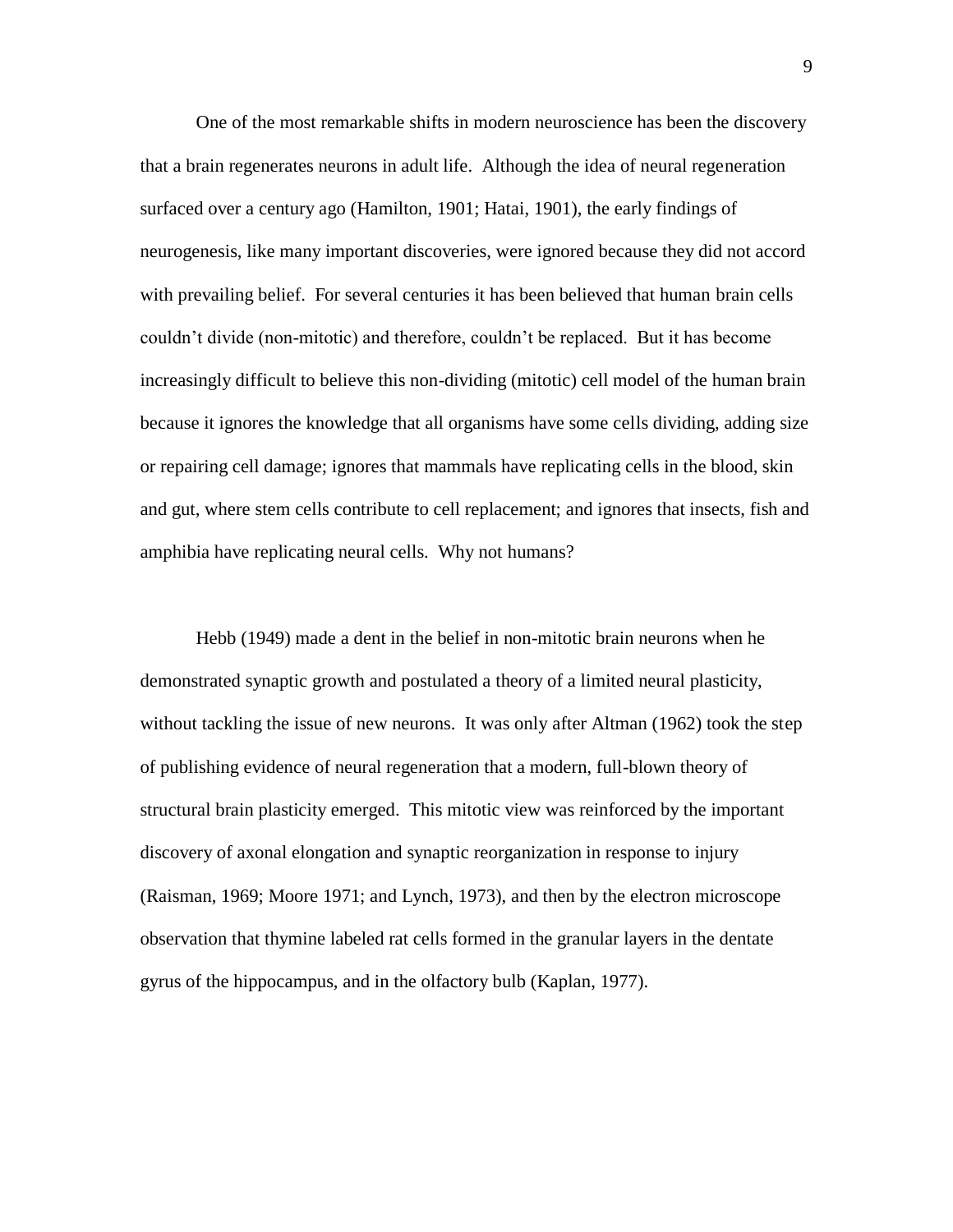Greenough"s (1978) studies of enriched environments then demonstrated that experience alone could promote pre-synaptic and post-synaptic change and broadened interest in studying neurogenesis. Support for neural cell mitosis (Gage, 2002) emerged with the discovery that neural stem cells can renew the adult brain throughout life by differentiating into new neurons and glial (neuron support) cells, as indeed happens in early brain development. Such stem cells have been found in two regions of the mammalian brain: the subventricular zone (olfactory bulb)(Reynolds and Weiss, 1992; Richards et al., 1992) and the dentate gyrus of the hippocampus (memory). This discovery of brain stem cells is supported by Gage et al (1995), who demonstrated that brain precursor cells have the capacity for *in vitro* neurogenesis, because of the presence of glial and neuronal cell markers when precursor cells are stimulated by the fibroblast growth factor (FGF-2). Gage also reports *in vivo* results, that "Upon implantation into the adult rat hippocampus, [precursor] cells migrate and differentiate into mature neurons or glia, depending on the terminal site of migration" (p. 11,879). His study confirmed that neurogenesis occurred in the hippocampus.

Then when Suhonen (1996) grafted developing cells from the hippocampal region into the subventricular zone, he found they migrated into the olfactory bulb where, influenced by the olfactory field, differentiated into olfactory neurons. This clearly demonstrated the multipotentiality of precursor cells, and that neither neurons nor glia are specific to location or function. Of this study Palmer (1997) says, "[developing neurons} may have a phenotype plasticity more akin to the immature stem cells present in early development" (p. 389). Further, by cloning retro-virally-marked cells and using DNA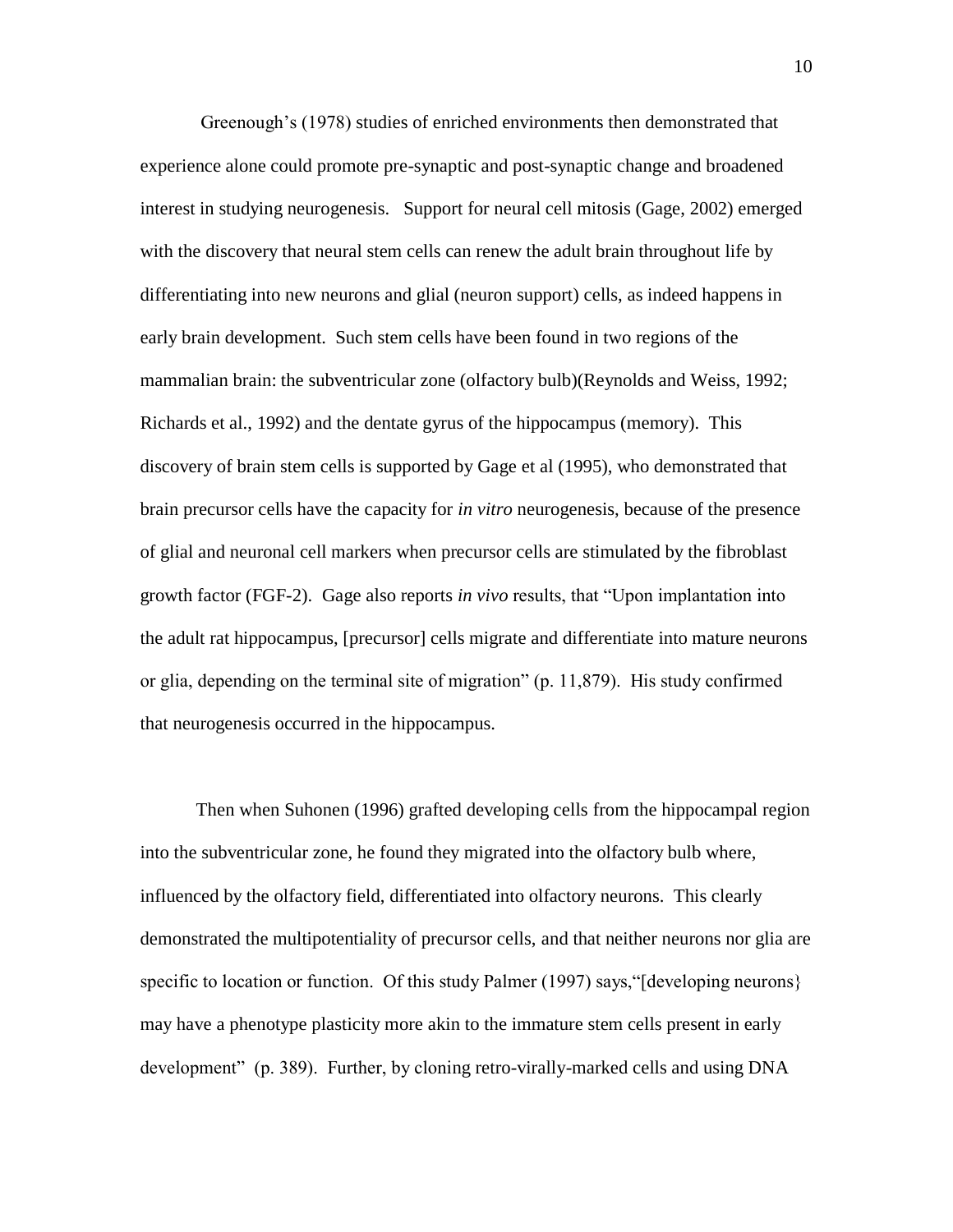analysis, he demonstrated that cells were derived from a single precursor, thereby reinforcing the idea that both glial and neuronal progeny are generated *in vivo* from a common stem cell reserve.

Along with acceptance that neurogenesis takes place in several regions of the mammalian brain during adulthood, research sought biochemical markers to measure the extent of neurogenesis. For example, Cameron (1991) demonstrated that newly born cells, migrate from the hilar region to the granular layer as rapidly as 24 hours following DNA synthesis. Rakie showed that evidence for cell regeneration comes from the presence of radial glia cells, which guide migrating neurons to their destinations (Rakie, 1981). After this migration, radial glia differentiate into mature astrocytes (Pixley and de Vellis, 1984

Neurogenetic markers have been found in the hippocampus. Cameron et al. (1993), for example, demonstrate that new cells in the granular cell layer express the neuronal marker - enolase. Kuhn et al., (1996) report that newborn granule cells from the adult rat express "NeuN" (Mullen et al., 1992), and also report the marker "calbindin-D28k," a calcium binding protein that is commonly expressed by mature granule cells. In a further study by Cameron et al., (1995), the focus was on the N-methyl-d-asparate (NMDA) receptor, a subtype of glutamate receptor. When a glutamate antagonist blocked these NMDA receptors and the new neuron cell rate increased, investigators concluded that damage to NMDA receptors regulates cell birth. This suggested that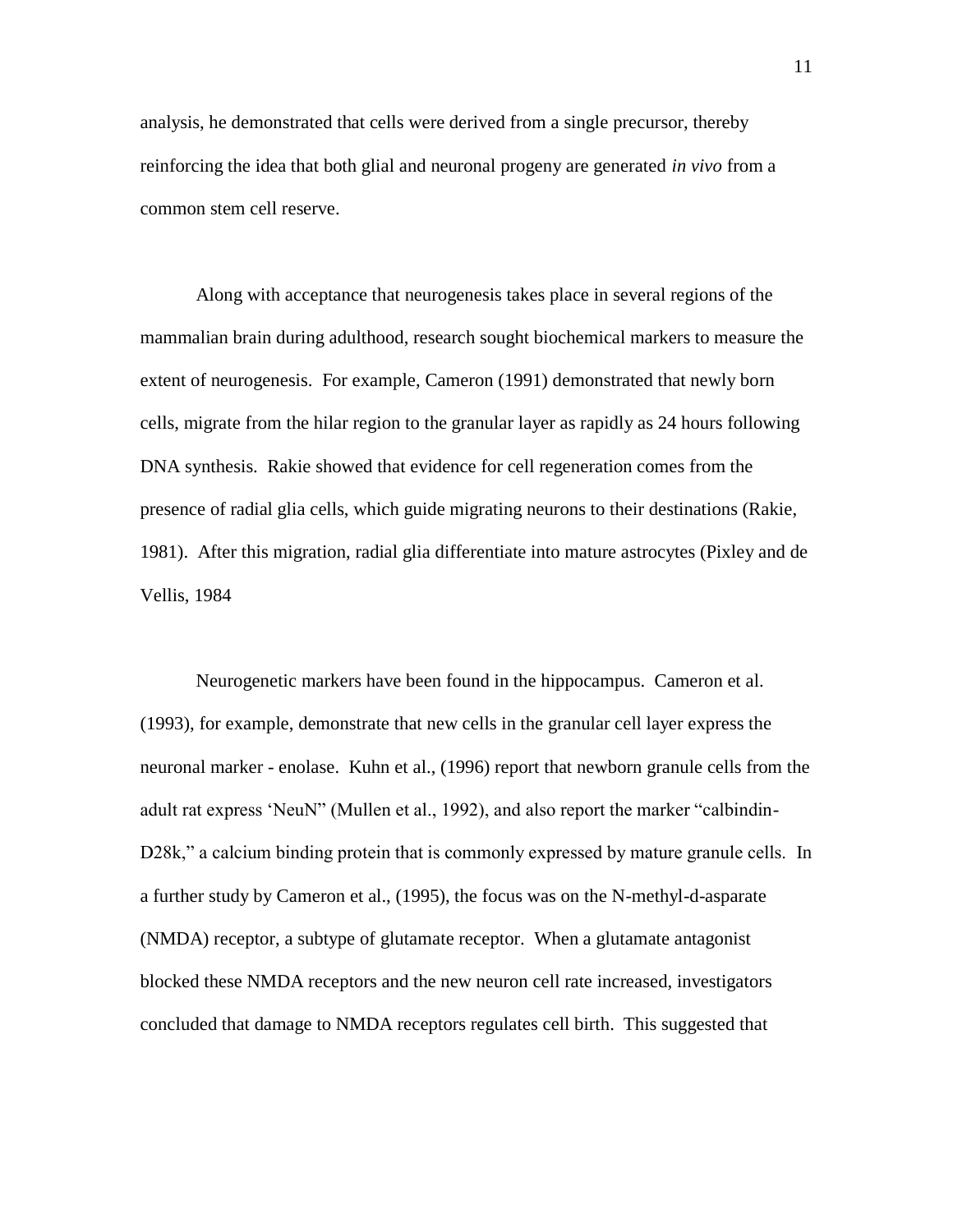prolonged excessive levels of the neurotransmitter glutamate, not exposure to cortisol may be the most serious source of damage to neurons.

The search for neuronal growth markers continues. An accurate means of measuring neurogenesis in living humans will advance many areas of neuroscience. And a reliable test of neurogenesis would especially enable psychotherapy to demonstrate the efficacy of its long-term work with severe self-disorders, and particularly with PTSD and severe depressive patients, who have been shown to have severe hippocampi volume loss as a result of neural damage. This is not a new idea. Kandel (1979) of *Californica Aplysia* fame, predicted that if psychotherapy works, it changes cellular structures. He (1998) says, "insofar as psychotherapy is successful in bringing about substantive changes in behavior, it does so by producing alterations in gene expression that produce new structural changes in the brain" (pp. 465-466). And recently Fuchs (2004) predicts that neurscience"s discovery of correlates to mental disorders will eventually be accompanied by correlates to therapeutic changes.

Before examining the question of psychotherapy"s potential to stimulate neural regeneration with PTSD and severely damaged depressive patients, we need to ask the question, what triggers neurogenesis? The answer from the Cameron (1995) study has been that neural damage, through damage to the NMDA receptors, triggers neurogenesis! This suggests that neurogenesis is a part of a process of neural repair, which has enhanced the evolution of the mammalian, primate, and human brain. When the neural death rate is low, there is a low level of regenerative activity, but if some other form of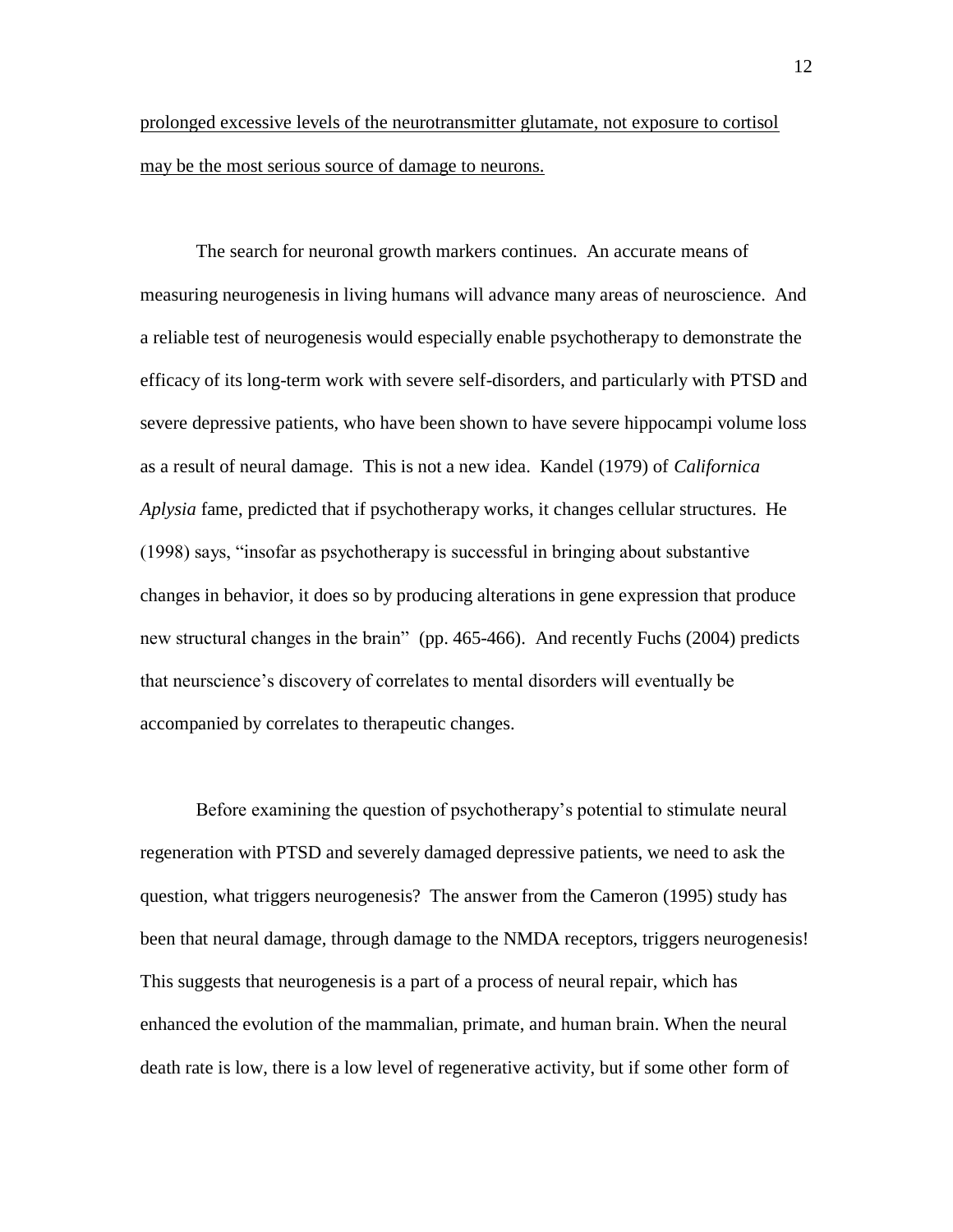neural injury occurs, the amount of regeneration increases. Such a capacity for neural damage to trigger neural regeneration, is also suggested by the work of Raismann (1969) Moore (1971) and Lynch (1971) and brain injury, and has received support from studies where electroconvulsive therapy (ECT) and antidepressants stimulated neurogenesis.

Nibuya (1995), for example, found that ECT increased the expression of brainderived neurotrophin (BDNF) and its receptor trkB in the hippocampus, a clear sign of neurogenesis. BDNF, which is abundant throughout the brain, promotes the growth and development of immature neurons and enhances the survival and function of adult neurons. Nibuya also found an increased expression of BDNF after a continuous 21-day treatment (chronic) of antidepressants on rats, which included three major types of antidepressants - a MAO inhibitor, a norepinephrine SRI (selective reuptake inhibitor), and a serotonin SRI. Interestingly, however, three other treatments using a psychoneuroleptic, morphine and cocaine did not increase the levels of BDNF mRNA in the hippocampus.

Because previous research showed that CREB (cAMP response element binding protein) regulated the BDNF and its receptor, Nibuya and colleagues (1996) studied CREB and found that antidepressants increased the expression of it and the induction of BDNF and its receptor in rat hippocampi, and increased the survival and functioning of the neurons. In another study, Mallei and colleagues (2002) found that chronic treatment using antidepressants increased the fibrblast growth factor (FGF2) in the hippocampus, a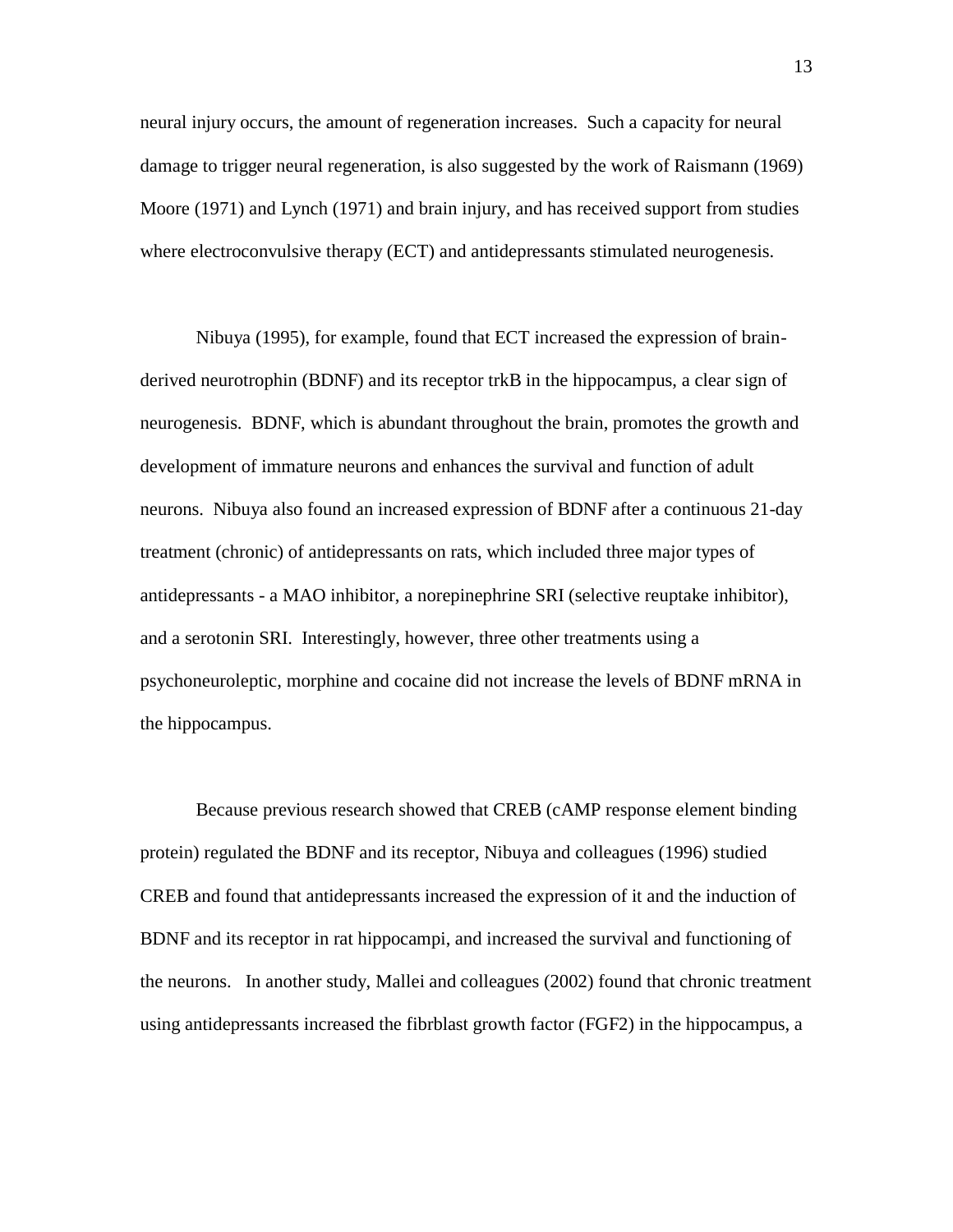neurotrophic factor expressed by the glia cells. This result means that neurogenesis involves the expression of both neuronal and glial neurotrophic factors.

This research into neurotrophic factors and markers for neural regeneration can be used to make the case that ECT and antidepressants are successful in overcoming depression through the production of new neurons. Such a view represents a shift from the strategy of changing the level of neuromodulators in depression, towards a replacement of the neurons themselves. A neuron replacement theory has its difficulties, however. For as Magavl (2000) points out, what triggers an increase in neurogenesis are the signaling molecules of the cells neighboring those damaged. In other words, these neurogenetic growth markers signal that some form of injury has occurred.

Neuroscientists are now studying cell regeneration by creating lesions in the brains of rats. These brain lesions are created by injecting a toxic substance such as chlorin (Magavl, 2000) or iboteric acid (Gould, 1997) or even a saline solution (Gould, 1997); by generating epileptic seizures through electrical kindling from mimplanted electrodes (Bengzon, 1997)(Parent, 1997); and by creating a loss of blood (ischemia) by clipping the carotoid arteries of gerbils for a number of minutes (Liu, 1998). All these studies provide evidence for a view that an "increase in proliferating cells occurred as a result of granule cell death" (Gould, 1997, p. 432). But if cell damage or death is a trigger of neurogenesis, what amount of damage is needed to trigger it, and what amount is excessive enough to create more brain damage than new cells? For example, Parent (1997) raises questions about the mossy fiber patterns of the new neurons in the dentate

14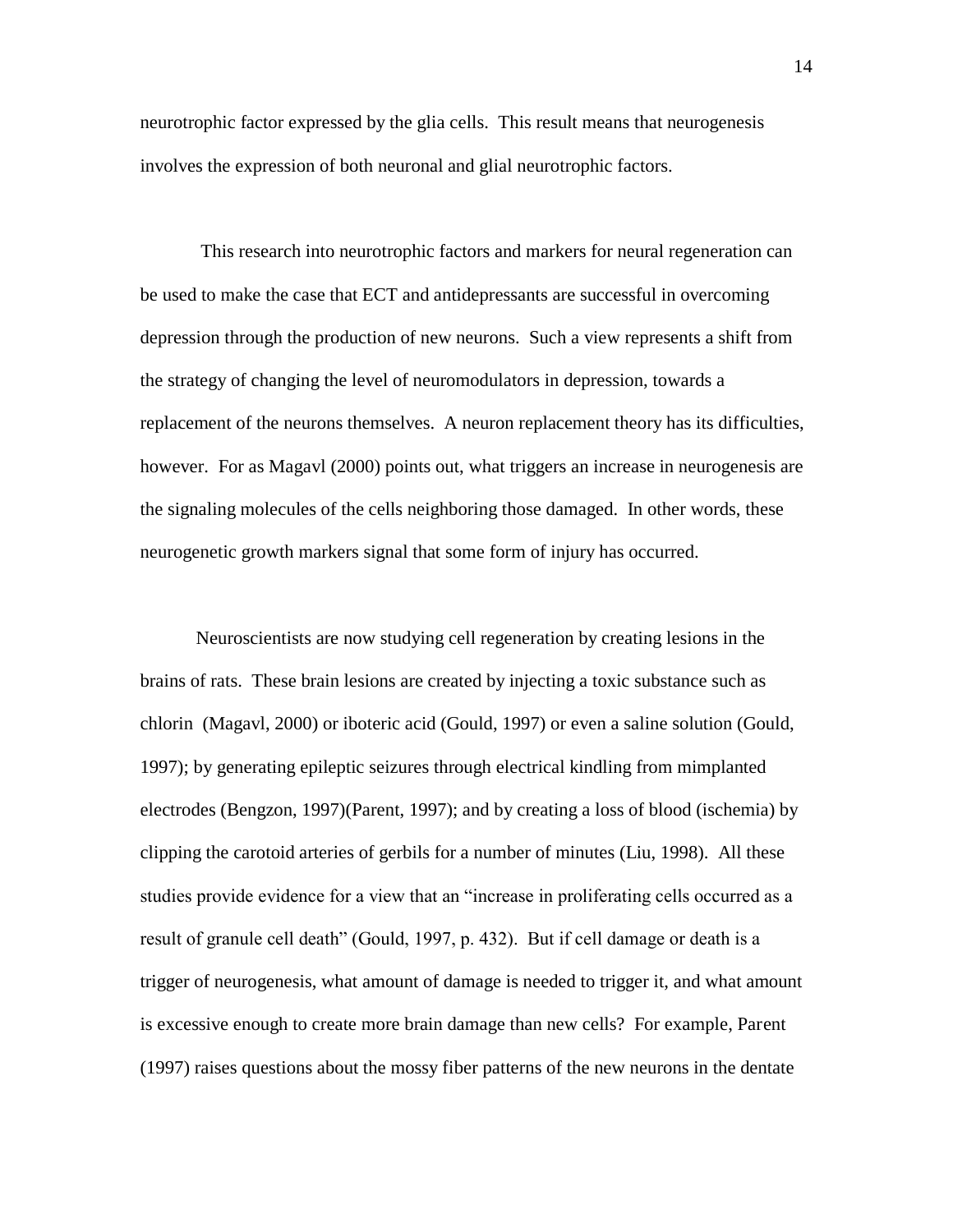gyrus, suggesting the possibility that excessive or continued treatment by ECT and antidepressants may damage a new neurons' capacity for healthy connectedness.

As Gould (1997) found small amounts of injected saline did not trigger neurogenic markers, but moderate amounts did, do we have some kind of optimal theory of brain damage and regeneration similar to the Yerkes and Dodson (1908) inverted U relationship between two variables. Under a neuroregenesis model of treatment for depression, the goal will not be to increase the neurotransmitters, but create just enough neural damage using ECT and/or antidepressants, or stress from some psychotherapy sessions to trigger neural regeneration. The risk of this strategy, however, is that excessive amounts far beyond what is necessary to trigger neurogenesis may create neural damage greater than any regenesis can possibly repair. Interestingly, a brain damage-regenerating triggering scenario fits the fact that antidepressants take a few weeks to have an effect, possibly because new neurons need time to mature and make a difference.

The neuroregenerational model suggests that if ECT and/or antidepressants have not triggered an improvement after a number of months, increasing the amount of treatment ECT or medication could increase damage to the neurons without concomitant neurogenesis and, hence, lead to more permanaent forms of depression. Such an increase is based on the neuromodulator deficiency model"s assumption that no improvement after some months of treatment means there is still an insufficient amount of the neuromodulator in the synaptic cleft. But a neurogenesis model of depression means that

15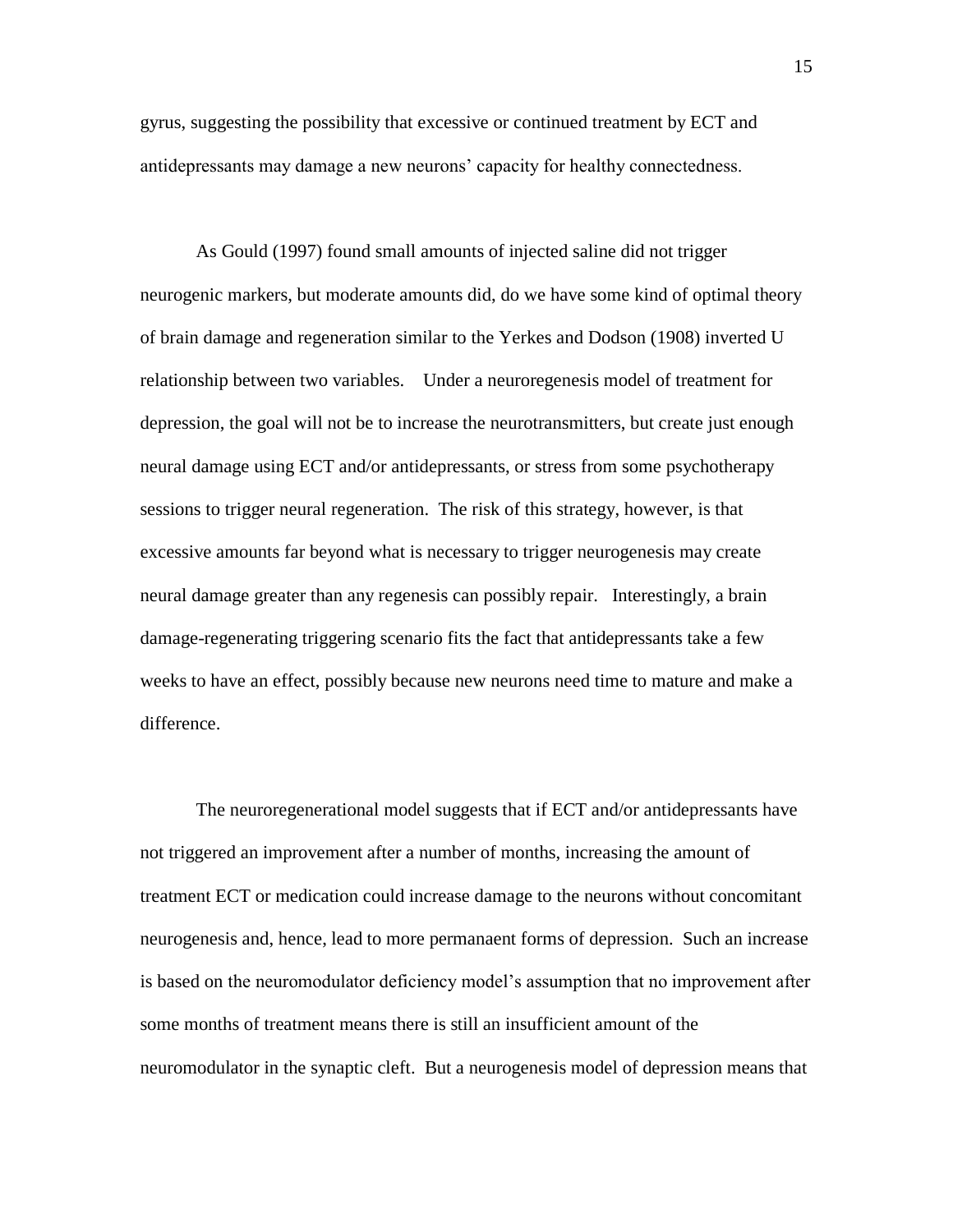if a patient does not improve under ECT or antidepressant treatment, there is a need for psychotherapy treatment, not an increase of the ECT or medication in hopes that something will work.

Psychotherapy itself faces a similar treatment dilemma. In the initial stages of the psychotherapy, there may be enough stress to trigger neurogenesis, but the treatment relationship triggers threatening transference fears, and if these do not abate, psychotherapy may also produce more neural degeneration than regenesis. But even when psychotherapy, ECT or antidepressants have successfully triggered neurogenesis at a greater rate than neurodegeneration, neurogenesis still leaves a person vulnerable for a later depression. For although the negative past experiences encoded in patterns of damaged neurons may be destroyed, the new neurons that replace them need to be dendritically connected and integrated into the old neural networks. Just as the neurons of a new born baby will soon die in a Darwinian type of selection from disuse or lack of an empathically attuned mother"s responsiveness, so newly generated neurons may be insufficient to prevent future depression from stress until newly developed dendrites make connections as a result of empathically attuned responsiveness from significant others or psychotherapists. One patient, for example, presented for psychotherapy after his antidepressant treatment had reduced his depression, because he wanted "his soul back."

The most important feature of the neural regeneration theory of depression and PTSD is that it challenges all treatment modes - ECT, antidepressants, and psychotherapy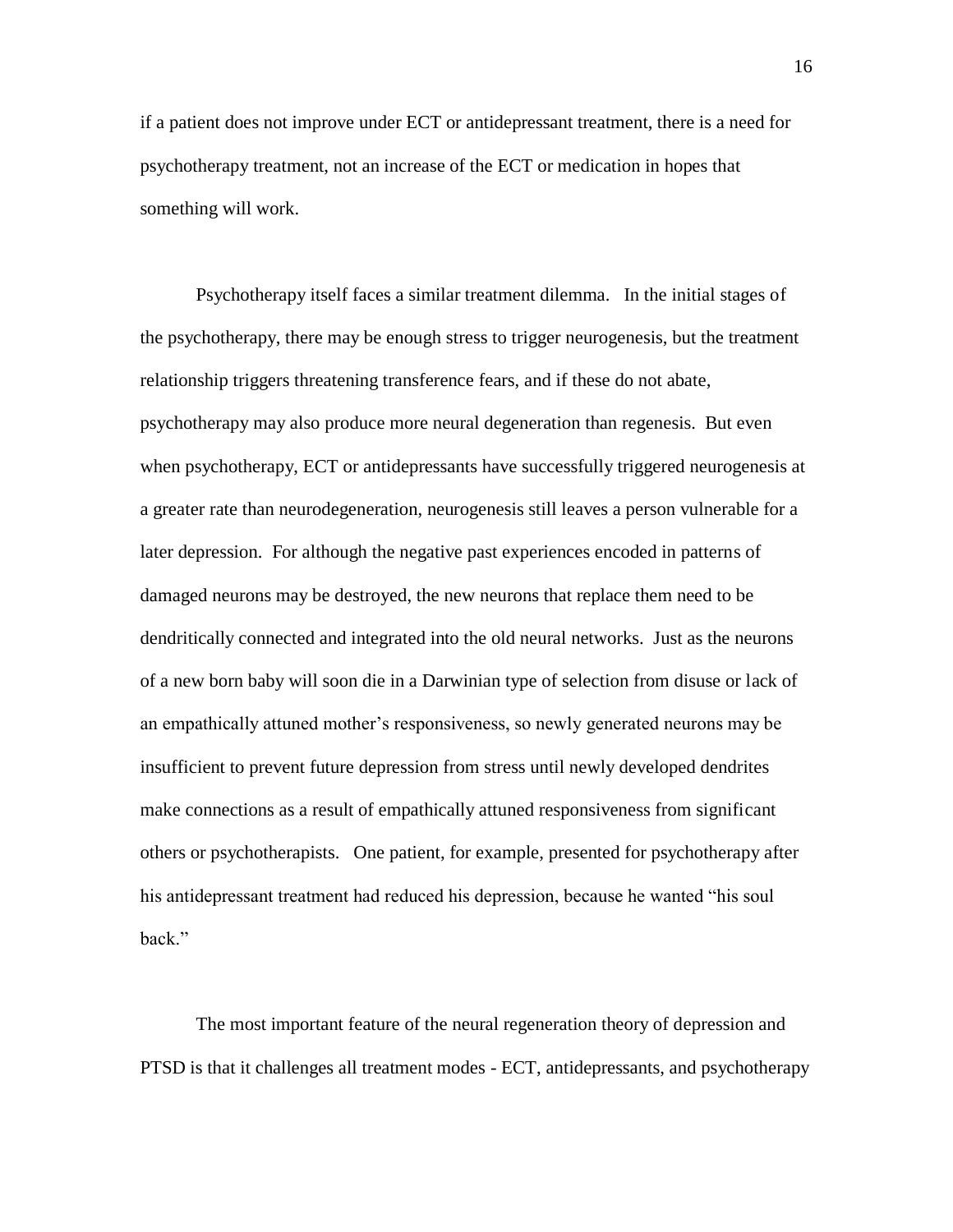- to demonstrate that successfully treated patients have a structural change as shown by an increase in the size of the hippocampi. If and when this increase can be demonstrated, the treatment of PTSD and severe depression will have taken an immense step forward and many of the issues between the various treatment modes have the potential to be resolved in a more co-operative approach to the welfare of patients.

### C. Psychotherapy with PTSD and Severe Depressive Patients

This section focuses on understanding patterns that typically emerge in the interaction ("co-transference") with PTSD and depressive patients, primarily because of their self-organization. Even though PTSD patients develop different relational patterns and co-transferences than depressed patients, the common link between these two clinical syndromes is an experience of extreme helplessness, whether this helplessness comes from experiences of intrusive terror and over-stimulation in the former, or experiences of disinterest, neglect and deadness in the latter. First, we seek to understand the cotransference with the PTSD patient

Antigo, the small, Langlade County Seat, has nothing to distinguish it from many of the other towns of Northern Wisconsin - seemingly. I drove through it on several flyfishing trips to the nearby Wolf River, to its famous Oxebow bend, but never noticed the McCandless, Zorbel and Bradley Funeral Home. Not that I would have connected John Bradley, its owner, to the famous navy medical corpsman of the horrific battle for Iwo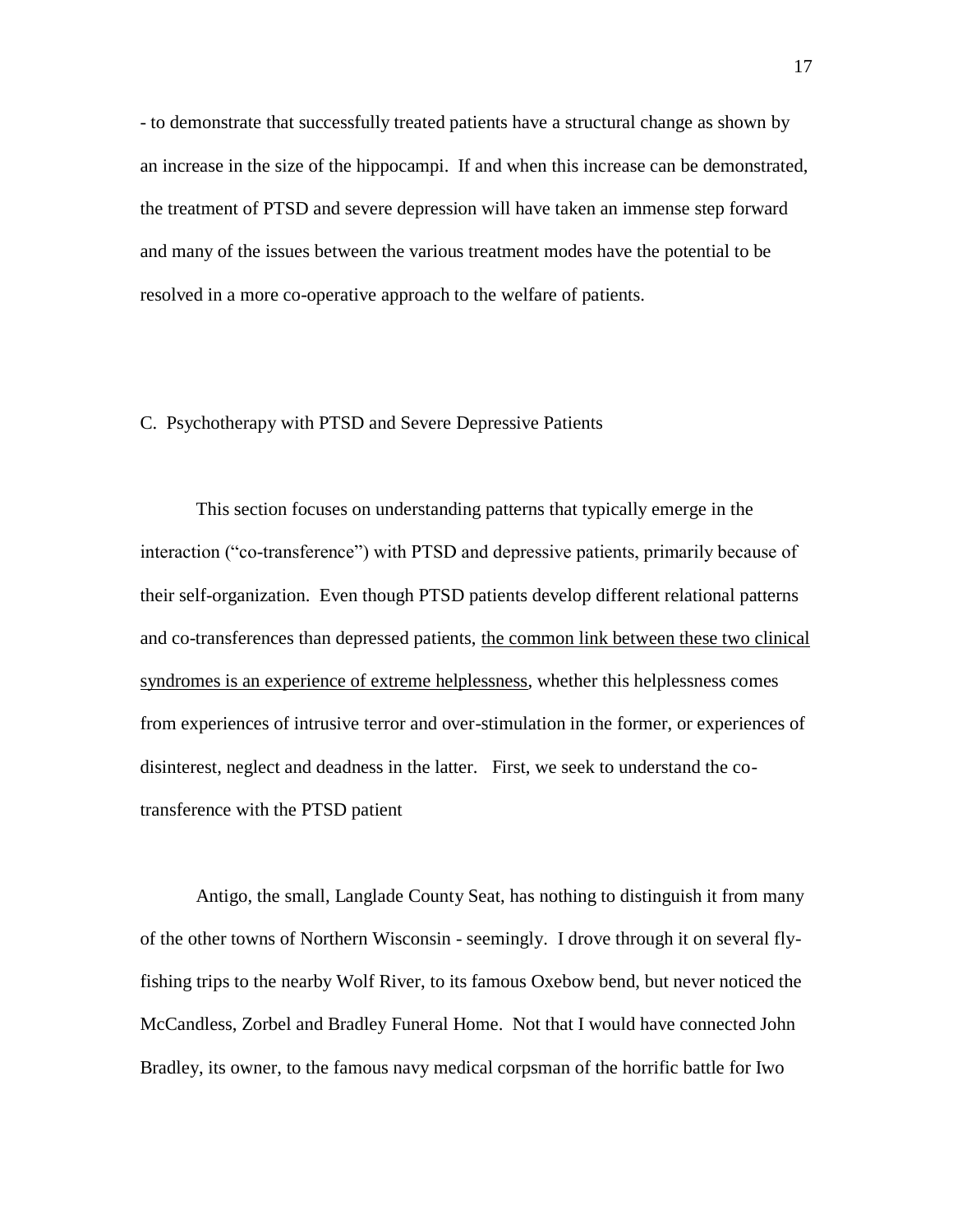Jima (Bradley, 2001), where two out of every three U.S. marines were killed or wounded, and where corpsmen were exposed to both the dangers and the worst of the gruesome carnage!

 Four days after the marines landed, John Bradley and five other members of the second platoon, Easy Company, were photographed on top of Mt Suriarchi, a 550 foot volcanic crater, as they uprighted a steel pole with an attached U.S.flag and unwittingly achieved instant hero status. In the minds the American public, this picture more than any other, represented the bloody sacrifice and courage of the U.S. in World War II. The interest of this paper, however, lies with the fate of the three flag raisers still alive after the island was captured. Of these three survivors of Iwo Jima, two died relatively young (Ira and Gene) - and there was "Doc" Bradley.

After the battle, the three had gone on a war bonds tour of 33 cities where they were hailed as heroes. Ira and Gene used the heavy consumption of alcohol to cope with the stresses of the tour, probably as a result an exacerbated of the PTSD by their hero roles. In contrast, John Bradley defended against the corrosive effects of constant adulation by referring to the "real heroes of Iwo Jima" as the marines buried there. Back in Wisconsin, he adopted a dissociating strategy, avoided publicity, refused to talk about the war, married his childhood sweetheart, and quietly got on with his life. He underwent mortician training, prospered as a funeral director, became a pillar of the Antigo community, showed no signs of PTSD, and never shared his Iwo Jima ordeal with his wife or family. His defenses against reliving the memories of the war extended to his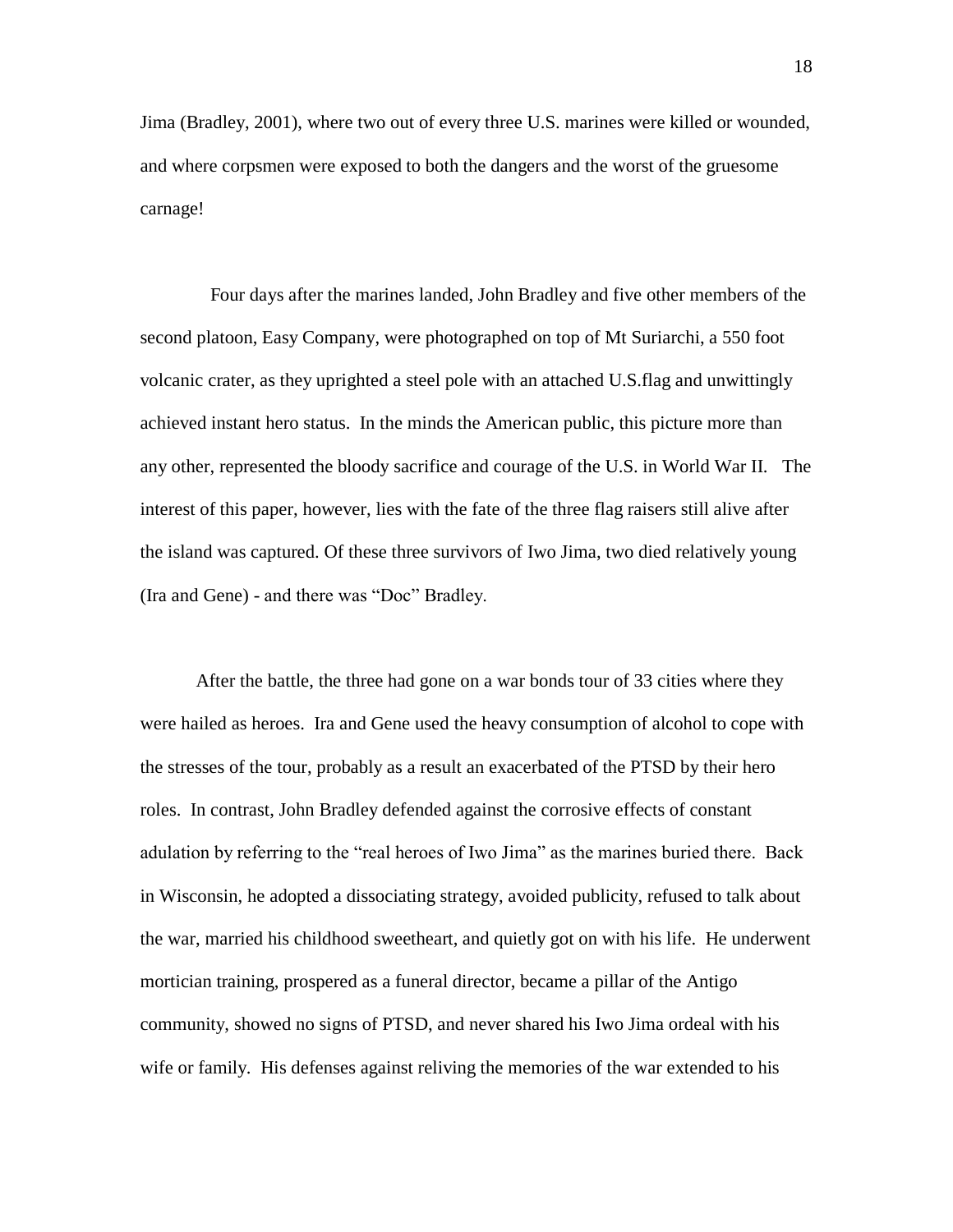children, who were coached to tell intrusive telephoning reporters that their father had gone fishing in Canada – notwithstanding the fact that John never fished. Even so, John"s dissociation was not complete, initially. For four years after Iwo Jima he wept nightly in his sleep.

From clinical experiences with PTSD and depression patients (severe selfdisorders), the difference strategies between John and the other two survivors is understandable. In discussing the PTSD syndrome, van der Kolk (1996) describes PTSD patients as organizing "much of their lives around repetitive patterns of reliving and warding off traumatic memories, reminders, and affects" (p. 183). This was not so with John Bradley. The John Bradleys of this world rarely seek psychotherapy, as they are able, through dissociation, to put the past behind them. They are not crippled by the experience of trauma, because they let go of the past and get on with their lives, which is the classical theological meaning of forgiveness. In contrast, the Iras and Genes of this world are unable to achieve this letting go. They can't forgive because they are consumed – either by a conscious or unconscious need for revenge, or from attempts at self-repair – by reliving their traumatic memories. One patient for example, who had been severely beaten as an infant by a brutal mother, initially feared losing these memories of abuse because she determined not to be cheated out of the hoped-for revenge on her mother. Consequently, by deliberately rehearsing of these memories, she kept herself in a constant state of stress, which I now believe fostered more neural degeneration than neural regeneration.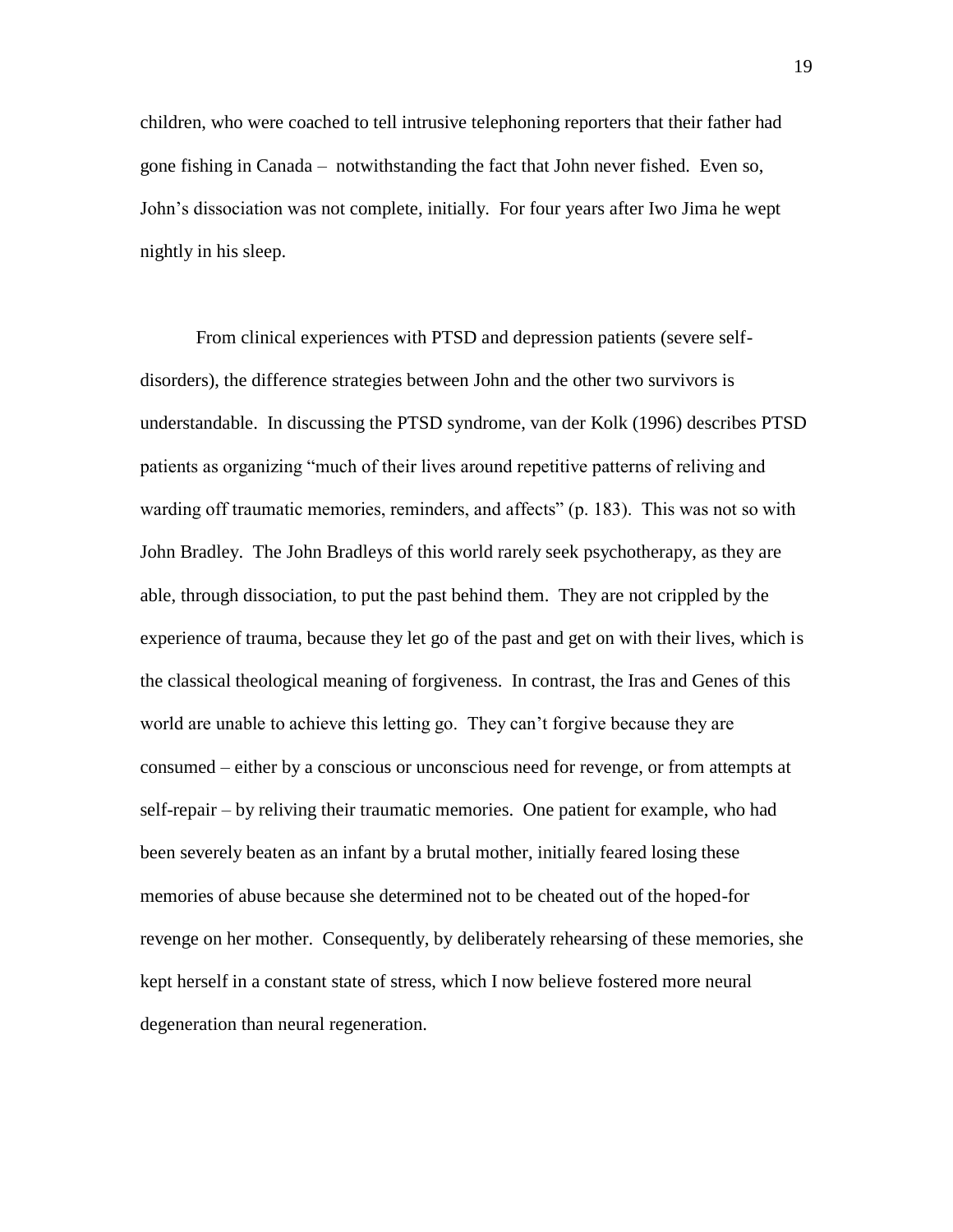Although it is broadly accepted that persons can be re-traumatized by events similar to an original trauma, an overemphasis on traumatic events "out there" may disavow the power of memory to trigger re-trauma too. As my "lehrmeister" (teacher), a patient who was physically beaten through babyhood and childhood, helped me understand how iatrogenic the uncovering of the unconscious with traumatic selfdisorders can be. For weeks after she uncovered each painful memory, her sessions would be unproductive until she recovered from her distress. It was not my empathic failure during these unproductive periods that fragmented her – although this sometimes happened – but her strategy of attempting to rid herself of traumatic memories through sharing them. As the treatment progressed, she increased her resistance to recalling her painful past, and after we noticed that her "resistance" resulted in less distress and more adaptive behavior, we both realized its significance and I was able to affirm her resistance as a healthy expression of self-agency.

Miss B was another middle-aged person who presented as a terrified, highly stressed PTSD patient. As she had failed to develop a therapeutic relationship with several previous therapists, it soon became obvious that the major issue was whether she could develop a trust of me (Brothers, 1995). She was a social worker who had been raped as a child, and now wanted to overcome the damage to her life. She questioned me about my background and training. Had I prior experiences with traumatic patients? As the pattern of questioning became an interrogation during the initial sessions, it became obvious that she was using this technique to avoid revealing herself until she developed some trust in me.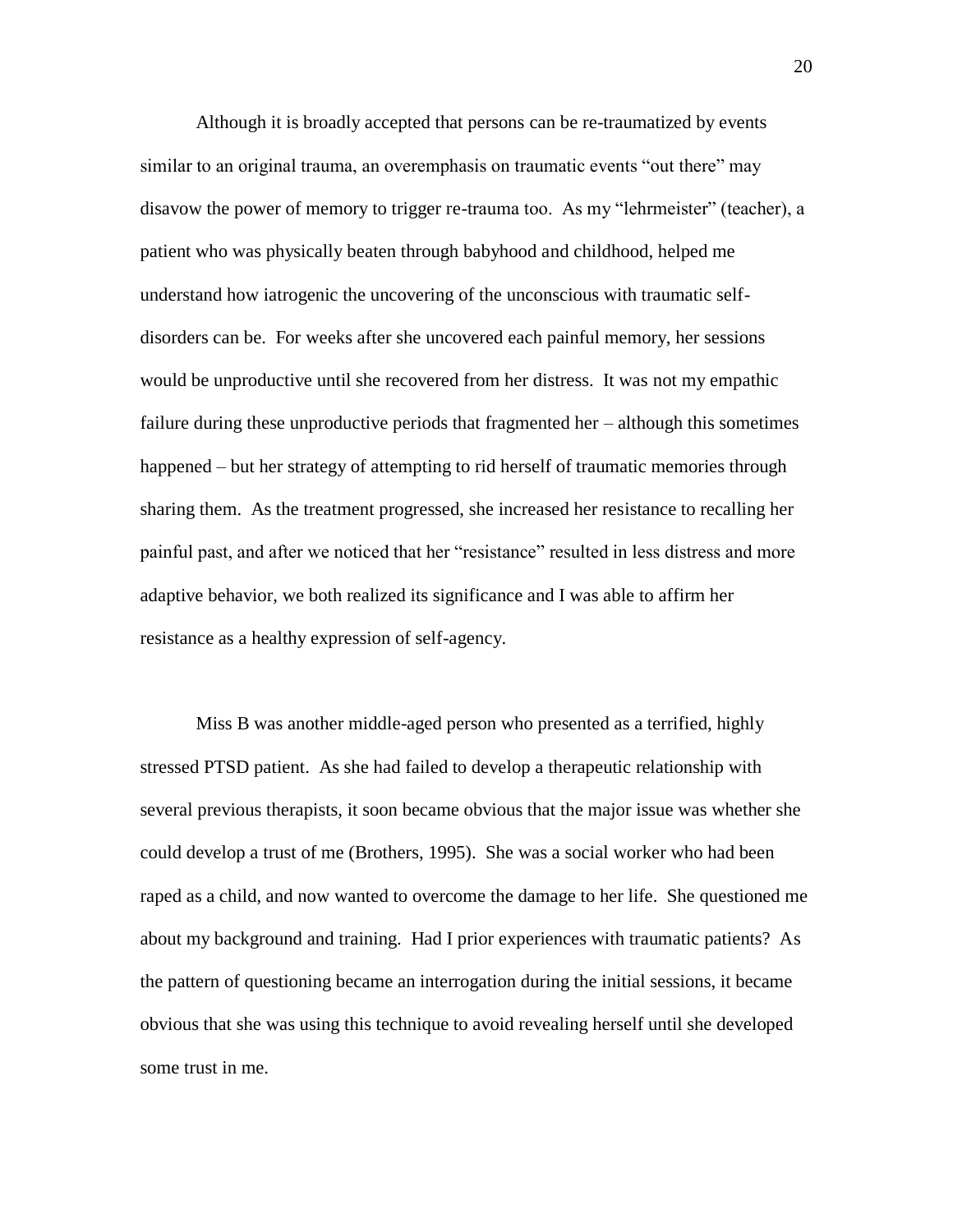After a number of sessions, Miss B presented me with a nude, pink plastic doll, about eight inches tall, which she had bought for 25 cents in an Opportunity Shop. When I asked her why she had brought the doll, she shrugged her shoulders and declined to talk about it. So I made the general comment that she had made an important gesture with the doll, the meaning of which would become clearer in later sessions. This satisfied her because it contrasted with the feelings of being pressured by her previous therapists to talk. At the end of the session she had me place the doll in the room"s closet. By the next session, I had my non-verbal response.

In a nearby Opportunity Shop, I found an old wicker basket type tissue box cover that could be used as a doll bassinet. It cost a dollar. So when Miss B asked for her doll from the closet during the next session, it was lying in the miniature basket, tucked in, with a serviette as a blanket. Totally surprised at first, Miss B's face lit up in delight. Importantly, she had a decreasing fear of me in the succeeding sessions, despite an occasional session where she re-adopted her interrogating style. Eventually, after about 100 sessions, Miss B had developed enough trust to be comfortable with our therapeutic relationship. As she became more trusting, she increasingly shared her past, which included being placed in a institution from when she was six month"s old until she was two years of age when her mother fragmented and could not cope. She also included meager details of a rape by two teenage boys when she commenced school, and her shattering humiliation when she attempted to tell her mother what had happened, and her mother discounted her story.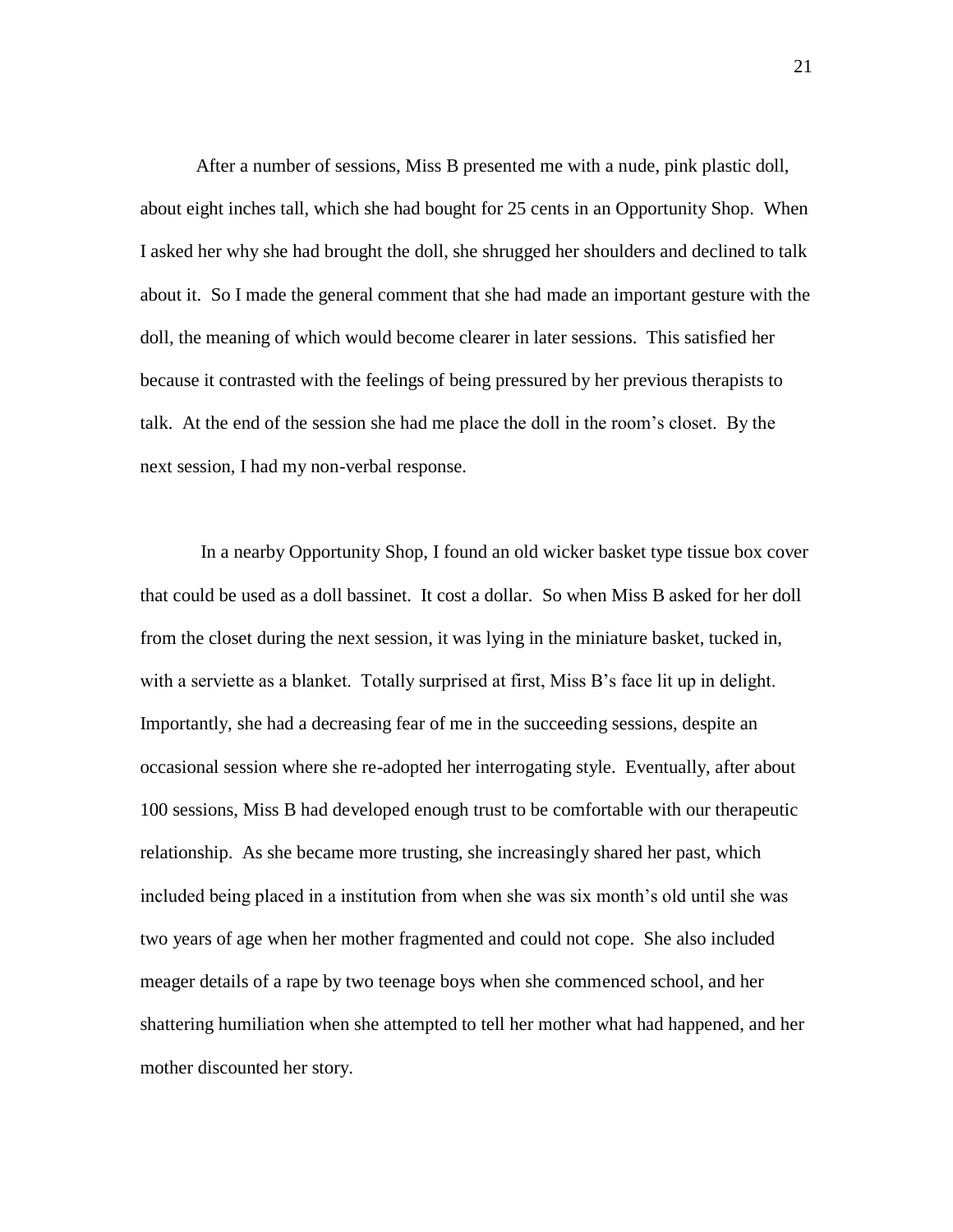In later sessions, each time Miss B shared more of her story she became extremely distressed and needed me to function as a soothing "selfobject" (Tolpin, 1971). Believing that the repetitive pattern of extremely distressing periods may be contributing to neural degeneration, I emphasized that I only wanted to know about her past if and when she was ready to talk about it. This uncovered her belief that trauma was only overcome by talking about memories, which she attempted despite her intensified feelings of terror. She forced herself to talk about these memories because she believed the sooner she did this, the sooner she would heal and finish the psychotherapy. She then realized that she was continually being re-traumatized by the memories that were being stimulated by her concept of treatment.

 Based on my work with traumatized disorders, and the neuroscience literature on chronic stress, the Gurvtiz (1996) result - that exposure to the trauma alone does not automatically lead to PTSD or significant brain damage (smaller hippocampi) - makes sense. Combat exposed PTSD patients seemed to not have the ability to utilize a controlled form of dissociation, and so developed chronic stress from continual overstimulation of the sympathetic nervous system from memories of traumatic events. In contrast, those combat veterans who could turn off their traumatic memories, the natural processes of brain regeneration eventually allowed new neurons, new glia, and new dendrites to develop - and healing to gradually take place.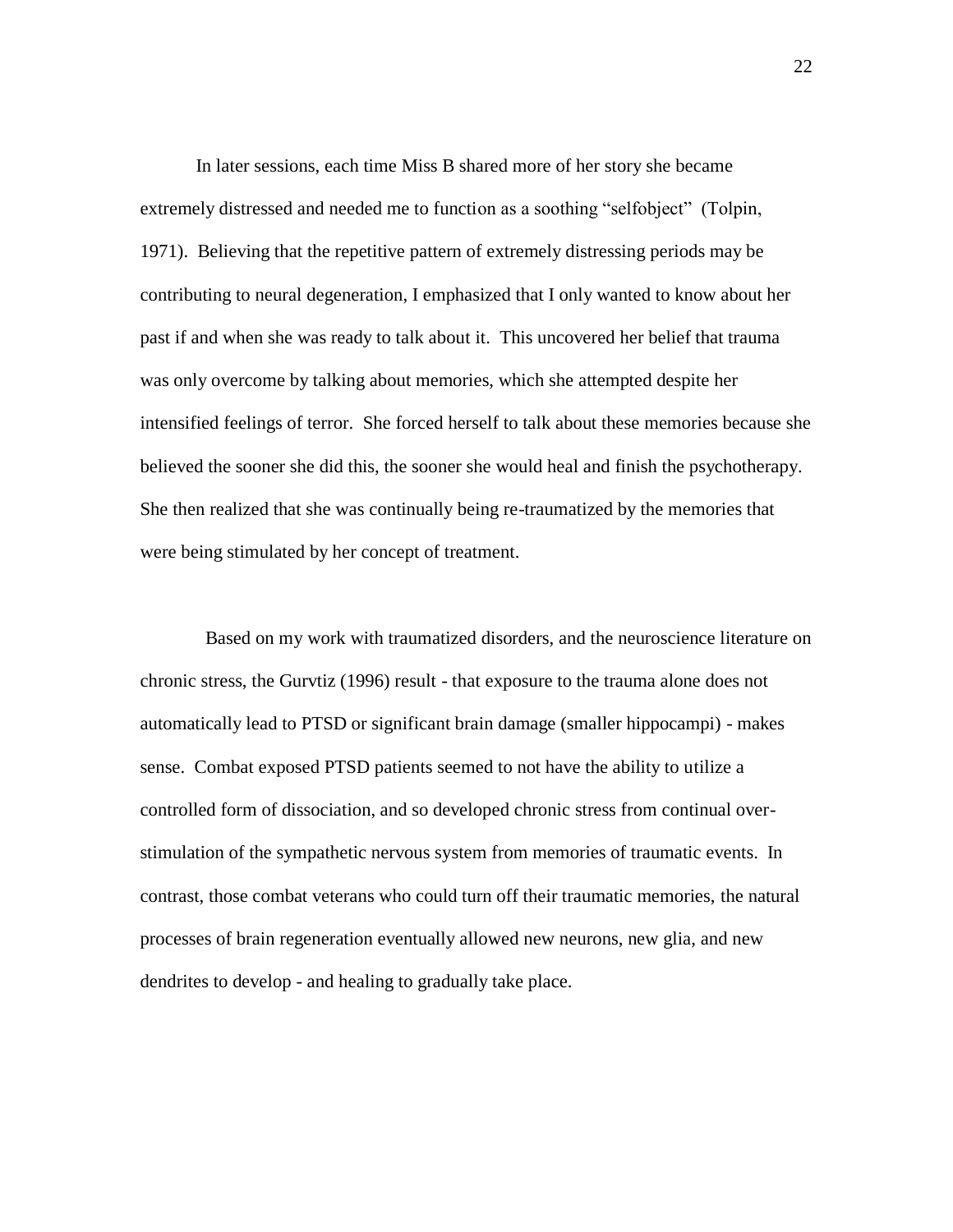Miss B also reflected Kohut"s theoretical understanding of a "vertical split" (Kohut, 1971, 1977, 1984) in her self-organization. In her defensive self-state she was organized around prevention of re-traumatization, even though such a foreground selforganization constricted her background self-organization from creatively reaching out and experiencing enjoyment. After she felt more secure and her creative selforganization moved into her foreground and her defensive self-organization receded, Miss B was motivated by her improved feelings to attempt a repair of her traumatic memories. In so doing she re-traumatized herself, especially as she attempted to make repairs herself without the aid of a psychotherapist/selfobject. Feeling re-terrorized by her traumatic memories, she then switched her defensive self-organization into the foreground and her creative self-organization into the background. This case and other PTSD cases, suggest that persons with narcissistic behavior disorders (Kohut and Wolf, 1978) are more prone to develop PTSD after becoming chronically distressed.

Chronic depression is another syndrome with evidence of neural degeneration and a lowered capacity to regenerate new neurons in the hippocampi. How does successful long-term psychotherapy contribute to their treatment? What is the co-transference that emerges with such cases? How could psychotherapy with depressive patients foster regeneration. For, unlike treatment with PTSD patients, the severely depressed patients do not have the need to self-repair, they withdraw into inactivity. How do such patients interfere with the natural processes of neural regeneration so they steadily become increasingly brain damaged? Like the PTSD patients, depressed patients feel hopeless and despairing. They are organized around feelings of hopelessness that are connected to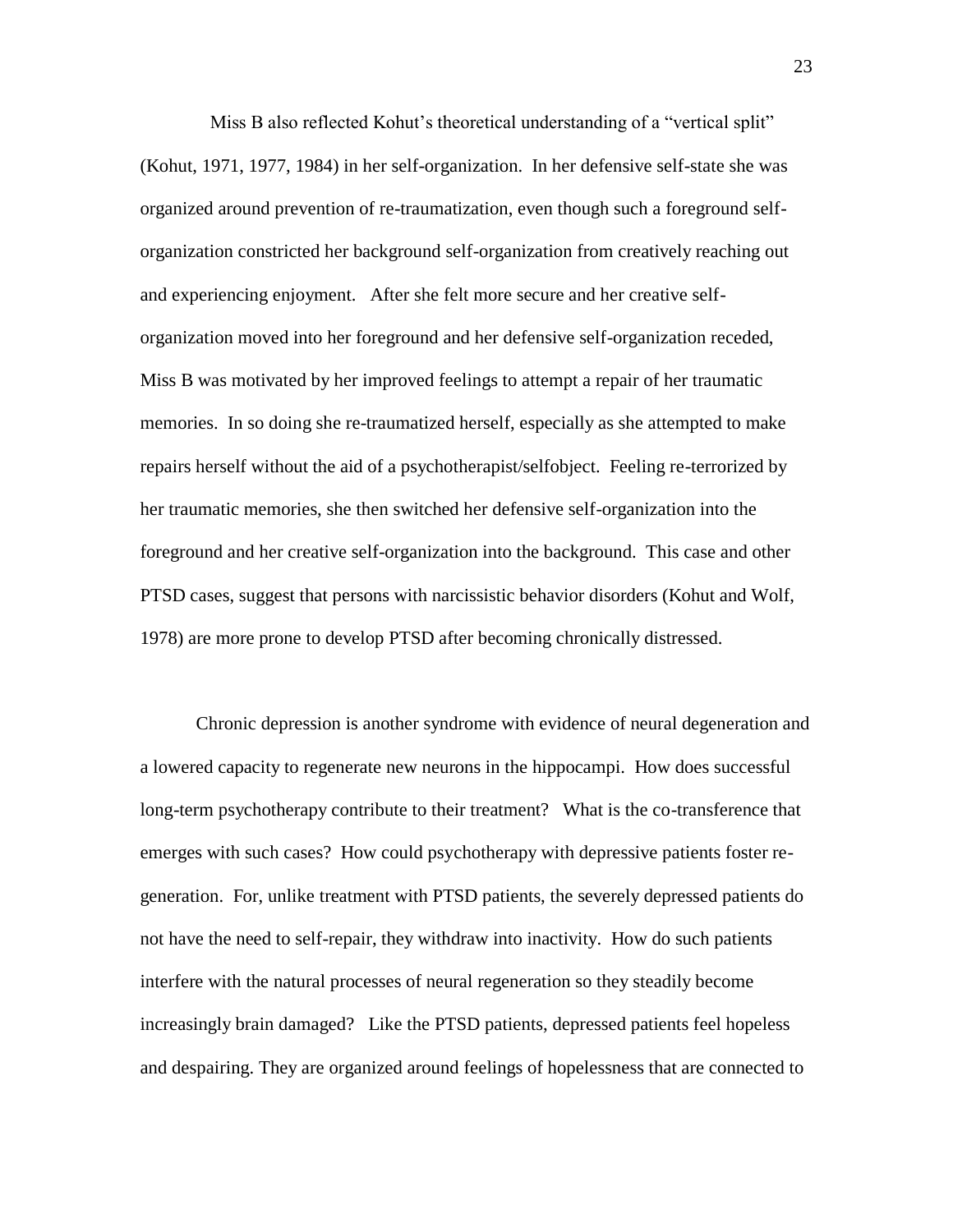experiences of emotional neglect and isolation that began early in life. Miss A is a composite of a number of patients. She is a middle-aged ex-nurse who was so depressed and suicidal when she presented for psychotherapy that she could scarcely say a word. In former times she may have been diagnosed as catatonic When the female psychotherapist suggested that antidepressants could possibly assist with the psychotherapy, Miss A responded that several psychiatrists in the past had prescribed antidepressants - tricyclics, MAO inhibitors or SSRIs – and none had made enough difference for her to tolerate the significant side-effects.

Miss A indicated that although she was not a believer in psychotherapy, she had decided to try it as her last hope. In the succeeding sessions a pattern developed in which Miss A would share a little about what happened during the week to make her miserable, and then lapse into a hopeless silence. After several months of these sessions the psychotherapist found it increasingly difficult to tolerate the patient"s pattern of long silent periods, although she thought the patient was attempting to convince her that she was not worthy of interest and was trying to induce hopelessness in the therapist so as to give up on her. The therapist, influenced by Brandchaft (1988), eventually interpreted that the patient may want her to feel unconsciously hopeless about the case, and to give up. Impassively, Miss A said she found this "an interesting idea" and lapsed into silence.

Two days later, the therapist received a short note in the mail from Miss A in which she shared a lot more information about herself. In the next session Miss A was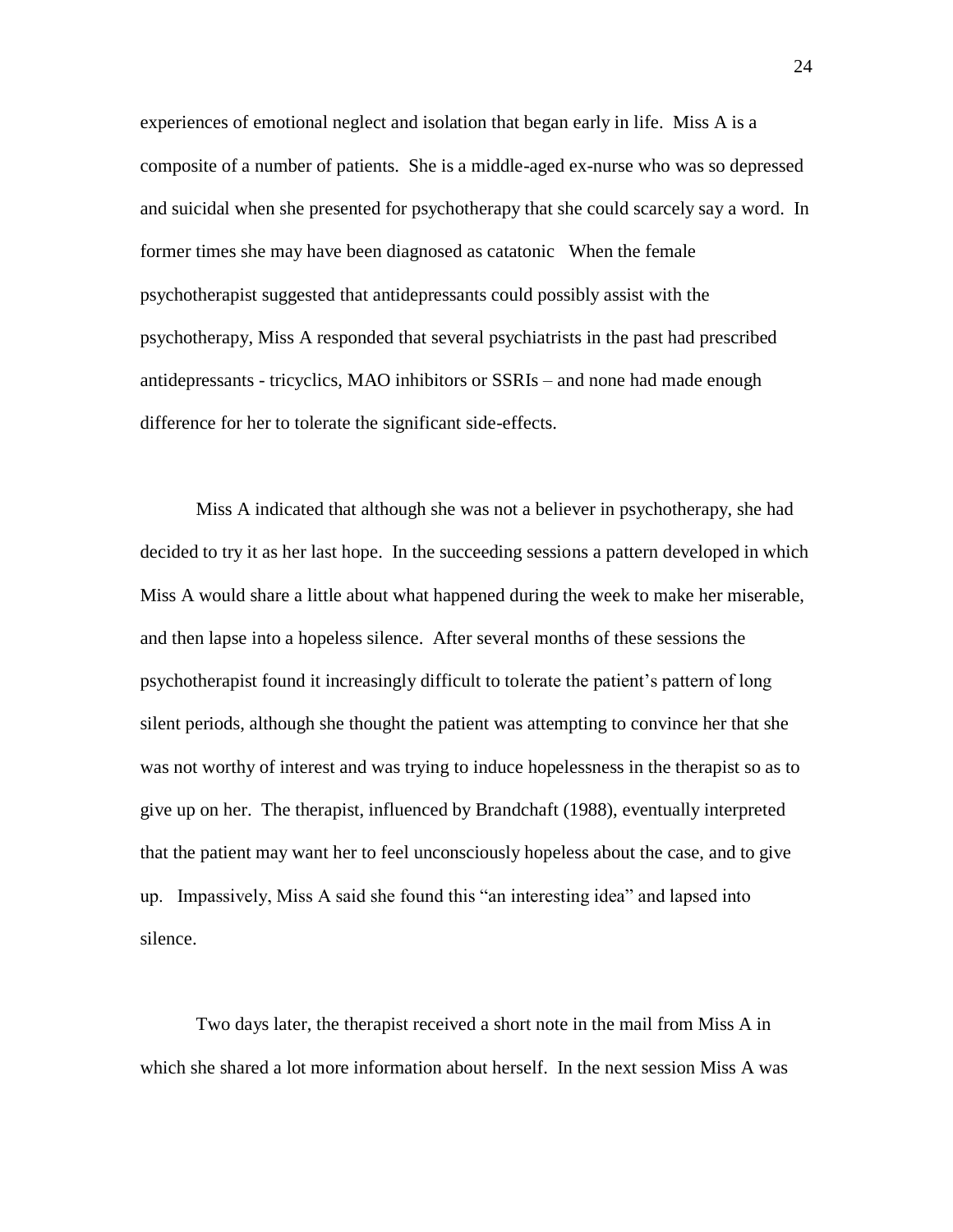slightly more talkative after the therapist indicated how pleased she was to receive the note, and then added that, as she found Miss A interesting, she did not believe she would abandon her. During the next two years, after some sessions Miss A sent notes in which she shared her feelings, particularly when the therapist angered her through misunderstanding. Gradually, however, there was a shift from writing notes to sharing more of her feelings in the sessions.

From the material that Miss A eventually shared, the psychotherapist was able to piece together a story of abject humiliation. As happened with the case of Miss B, the psychotherapist did not delve into details about Miss A"s humiliating incidents to avoid shaming her, although she made it clear that she was interested in what the patient wanted to share. The psychotherapist understood Miss A had formed an "alterego" twinship (Kohut, 1984), in which the therapist's hopefulness for Miss A's treatment substituted for the repressed, split-off hopefulness in the patient. The psychotherapist also believed that her sustained hopefulness and interest gently stimulated Miss A"s Sympathetic Nervous System (HPA axis), inhibited neural degeneration, and enabled natural neural regeneration to take place. After four years of the therapist's genuinely sustained interest, Miss A, although still depressed at times, was no longer suicidal, was more socially interactive, and more hopeful. Then Miss A decided to have a "break" from the therapy.

In response the therapist felt that a few more years of sustained treatment would be necessary for further neural regeneration to take place and the chances of a more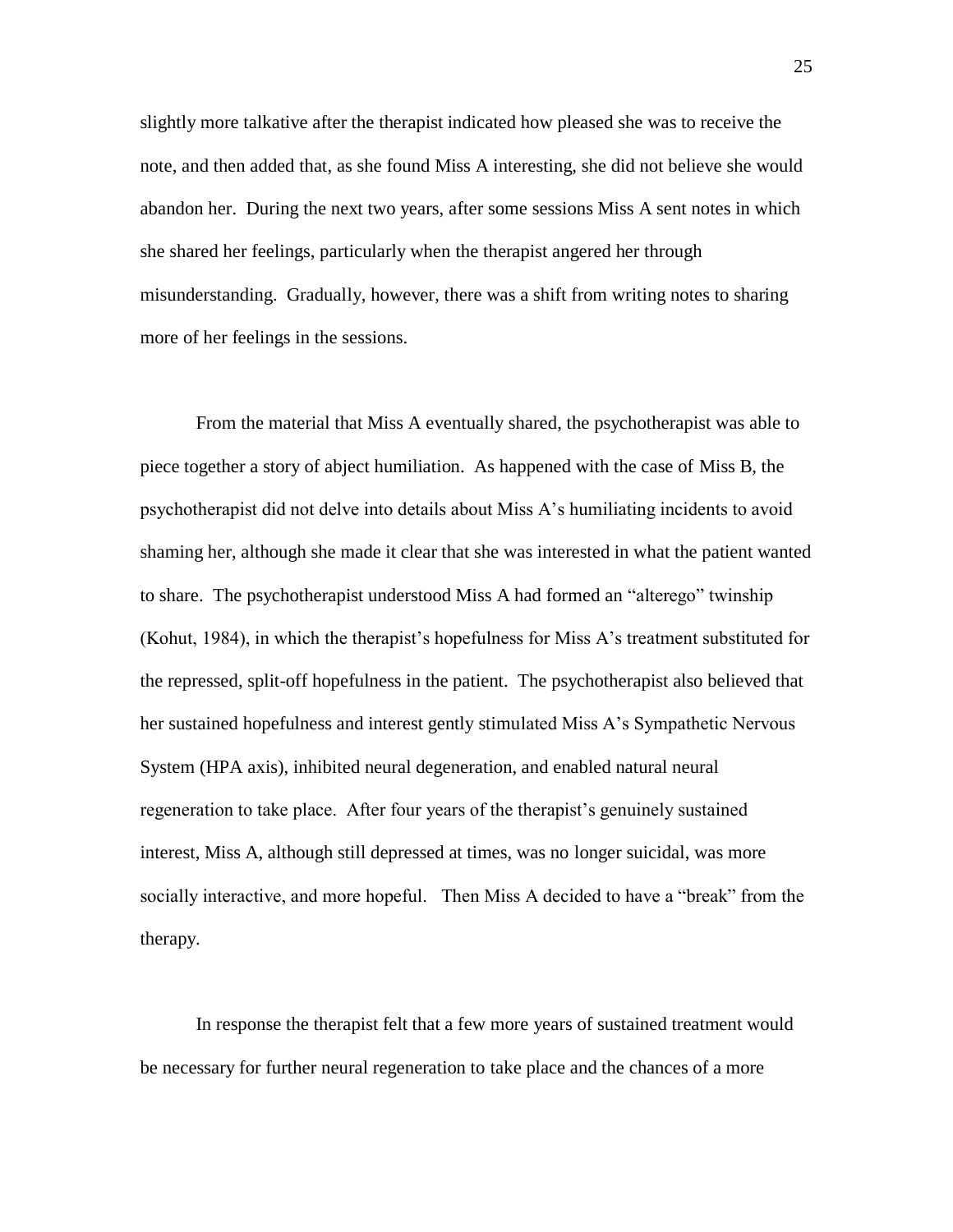permanent improvement. She also wondered if the patient was beginning to experience the length of the treatment as an imprisonment, and therefore as a punishment, and was taking a temporary break in sessions to alter this misperception. Furthermore, the request for the break was seen as one more test of whether the therapist was still interested in Miss A. So, the psychotherapist agreed with Miss A that a break in the psychotherapy sessions could be a good idea, but hoped that Miss A would eventually return for further treatment to reinforce the gains that had been made. By mutual consent the sessions were suspended. Within four months Miss A had returned, and with a renewed commitment to further treatment.

#### D. Conclusion

With such long-term cases if successful, there is a significant shift in the patients' subjective experiences, and a significant improvement in the ability to function in society without feeling distressed. Along with such subjective and behavioral shifts, one would expect, if Kandell is correct, that these improved subjective states would be reflected in improved neural regeneration as demonstrated by an increase in hippocampal size. It is obvious that the time has come to take MRI s measurements when seriously depressed and PTSD patients begin long-term psychotherapy and then retest them after a significant period, such as 300 hours of treatment. Can the effects of psychotherapy lead to the longterm regeneration of the hippocampus in brain-damaged patients? It is time for all forms of treatment - ECT , antidepressant medications, psychotherapy, or combinations of them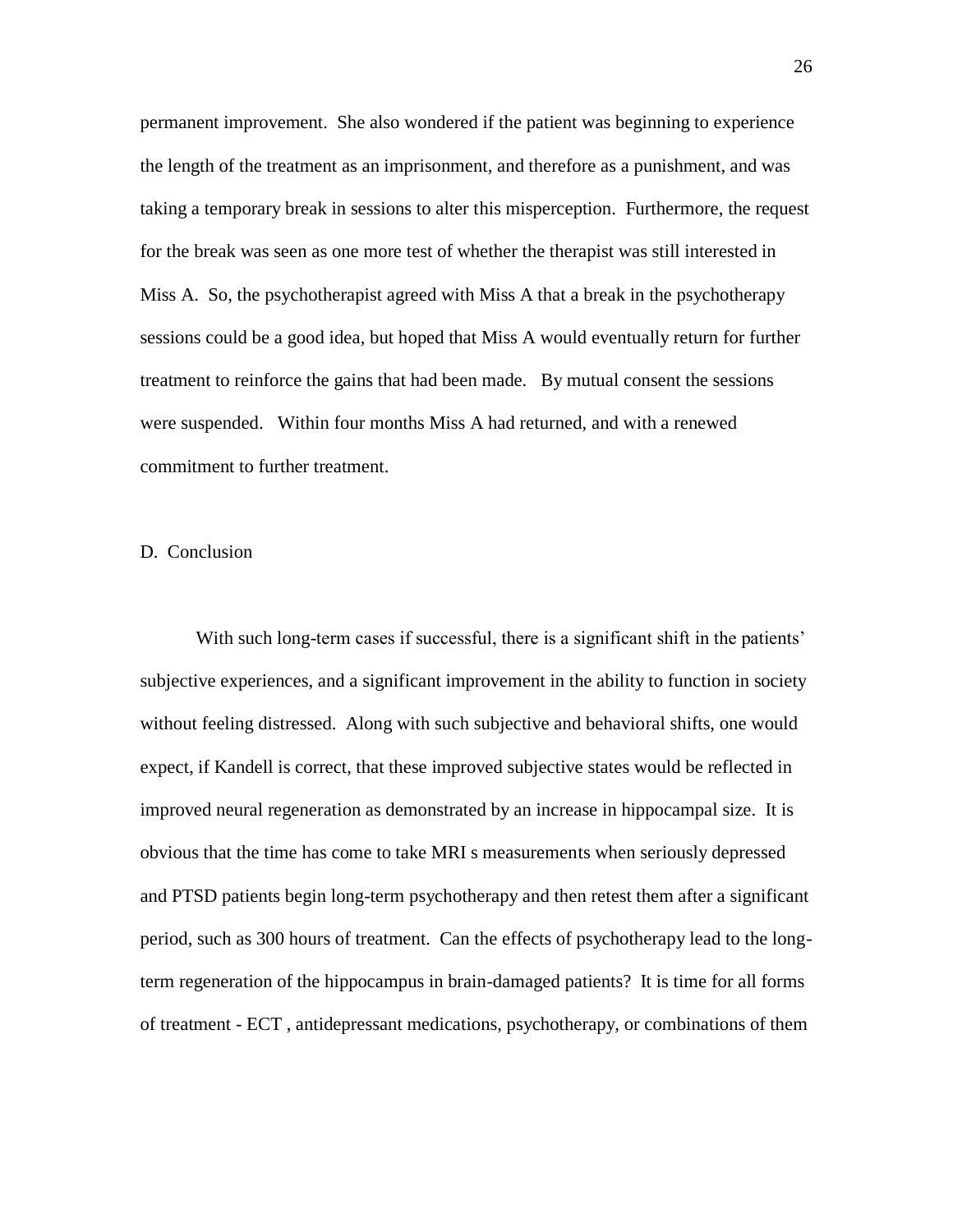- to demonstrate that they can consistently produce such physical changes as an increase in hippocampi volume.

# References

- Altman, J. (1962), Are neurons formed in the brains of adult mammals? Science. 135: 1127-1128.
- Bateman, A., and Fonagy, P. (2001), Treatment of borderline personality disorder with psychoanalytically oriented partial hospitalization: an 18-month follow-up. Amer. J. Psychiatry, 158:36-42.
- Bengzon, J., Kokaia, Z., Elmer, E., Nanobashvili, A., Kokaia, M., and Lindvall, O. (1997), Apotosis and proliferation of dentate gyrus neurons after single and intermittent limbic seizures. Proc. Natl. Acad. Sci., 94:10432-10437.
- Bjorklund, A. and Lindvall, O. (2000), Self-repair in the brain. Nature, 405:892-895

Bradley, J. (2001), Flag of our Fathers. New York: Delacorte.

- Brandchaft, B. (1988), A case of intractable depression. In: Learning from Kohut; Progress in Self Psychology, Vol. 4, ed. A. Goldberg. Hillsdale, NJ: The Analytic Press.
- Bremner, J. (2002), Does Stress Damage the Brain? New York: Norton.
- Brothers, D. (1995), Falling Backwards. New YorK: Norton.
- Cameron, H., Gould, E., Daniels, D. (1991), Evidence for rapid migration of newly born cells in the adult rat dentate gyrus. Society of Neuroscience Abstracts. 17: 205.
- Cameron, H., Wooley, C., McEwen, B., and Gould, E. (1993), Neuroscience. 56: 337- 344.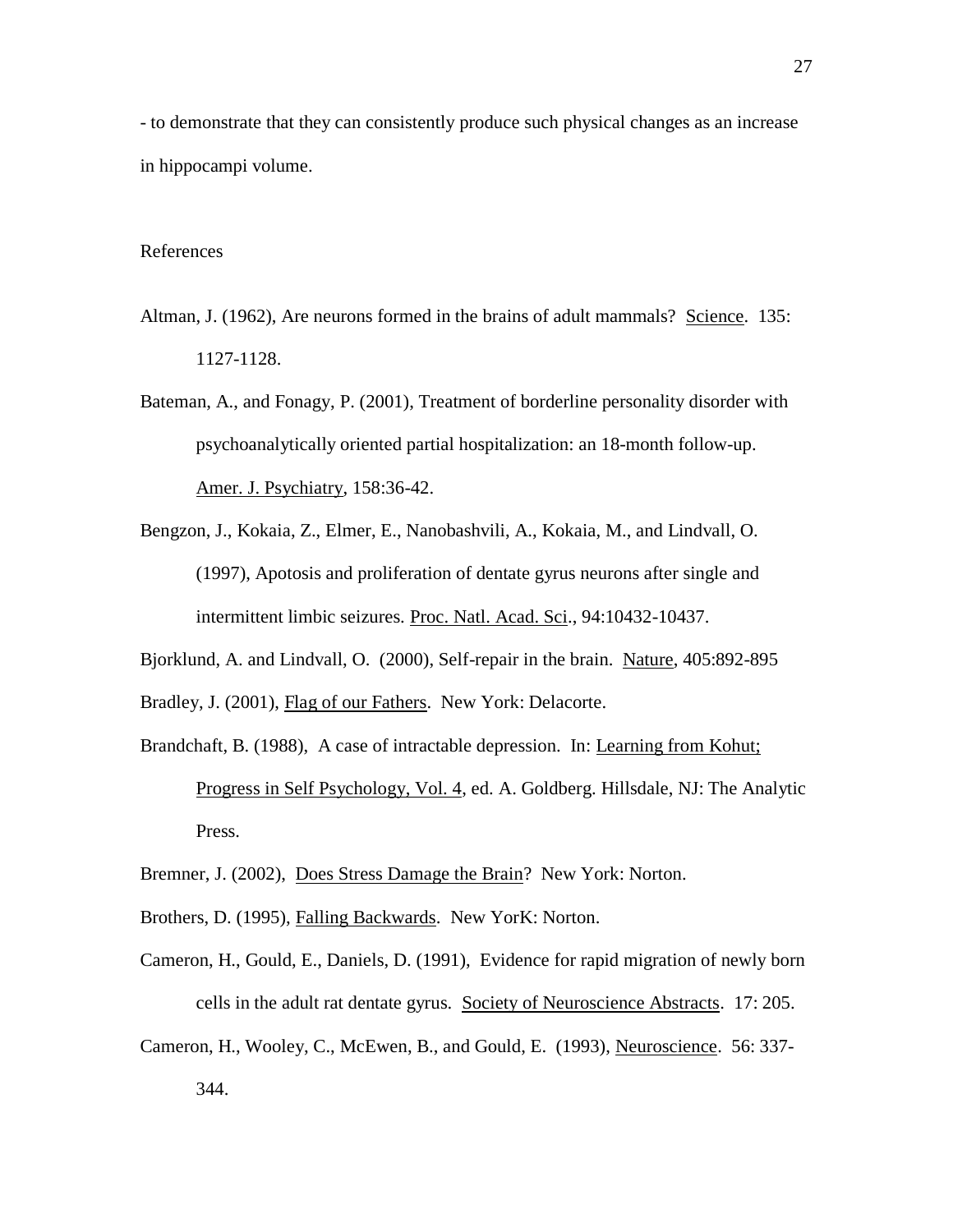- Cameron, H., McEwen, B., and Gould, E. (1995), Regulation of adult neurogenesis by excitatory input and NMDA receptor activation in the dentate gyrus. The Journal of Neuroscience. 15: 4687-4692.
- Campbell, S., Marriott, M., Nahmias, C., and MacQueen, G. (2004), Lower hippocampal volume in patients suffering from depression: a meta-analysis. American Journal of Psychiatry. 161: 598-607.
- De Kloet, E., Vreuggenhil, E., Oitzl, M., and Joels, M. (1998), Brain corticosteroid receptor balance in health and disease. Endocrine Reviews, 19: 169-301.
- Fuchs, T. (2004), Neurobiology and psychotherapy: an emerging dialogue. Ovid Technologies, inc. Email Service.
- Gage, F., (2000), Mammalian neural stem cells. Science, 287:1433-1438.
- Gage, F. (2002), Neurogenesis in the adult brain. The Journal of Neuroscience. 22: 612- 613.
- Gage, F., Coates, P., Palmer, T., Kuhn, H., Fisher, L., Suhonen, J., Peterson, D., Suhr, S., and Ray, J. (1995), Survival and differentiation of adult neuronal progenitor cells transplanted to the adult brain. Proceedings of the National Academy of Science. 92: 11879-11883.
- Gould, E., & Tanapat, P. (1997), Lesion-induced proliferation of neuronal progenitors in the dentate gyrus of the adult rat. Neuroscience, 80:427-436.
- Gould, E., Wooley, C., McEwen, B. (1990), Short-term glucocorticoid manipulations affect neuronal morphology and survival in the adult dentate gyrus. Neuroscience. 37: 367-375.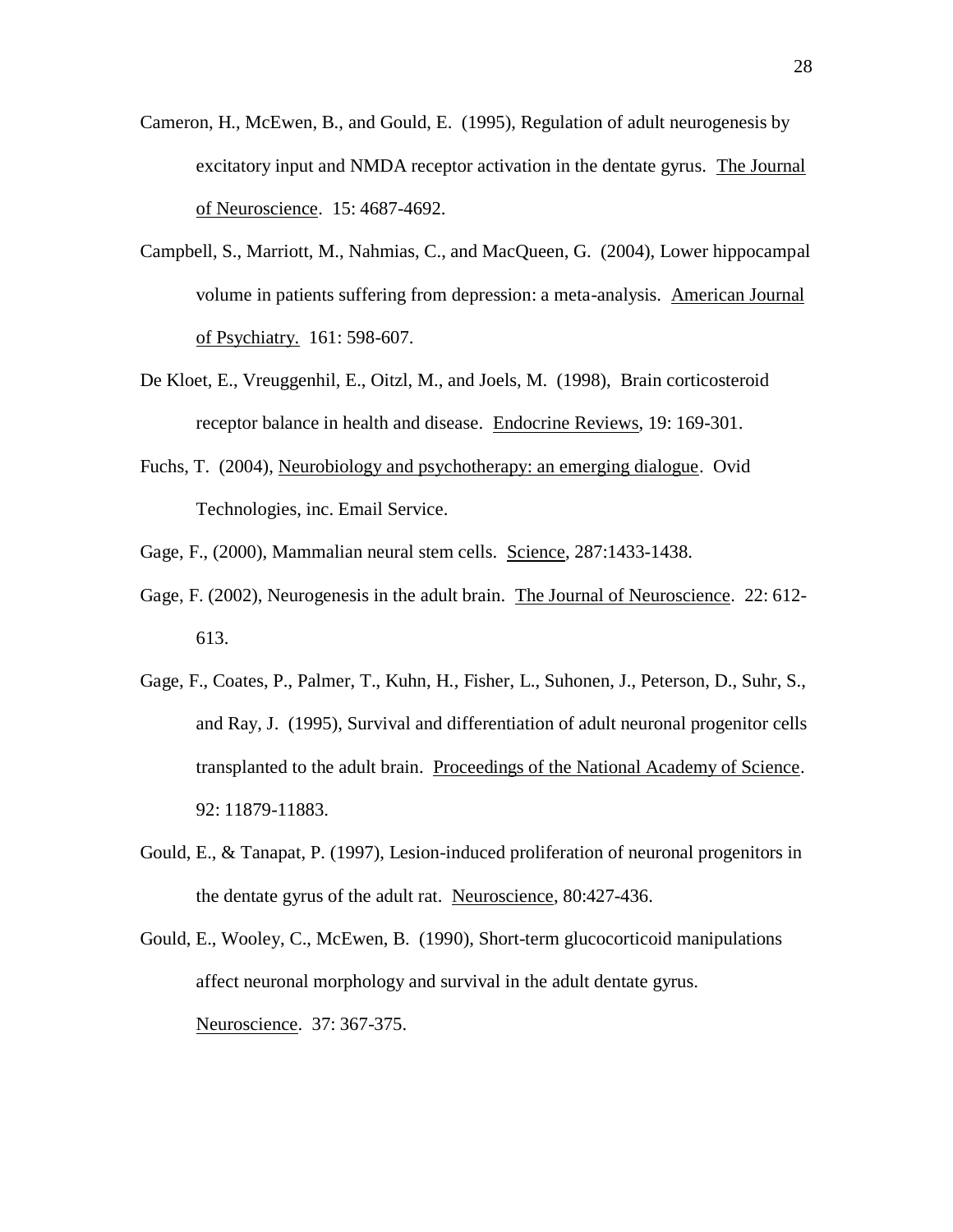- Gould, E., Cameron, H., Daniels, D., Wolley, C. and McEwen, B. (1992), Adrenal hormones suppress cell division in the adult rat dentate. The Journal of Neuroscience, 12: 3642-3650.
- Greenough, W., West, R., DeVoogd, T. (1978), Postsynaptic plate perforations: changes with age and experience in the rat. Science. 202: 1096-1098.
- Gurvitz, T., Shenton, M., Hokama, H., Ohta, H., Lasko, N., Gilbertson, M., Orr, S., Kikinis, R., Jolesz, F., McCarley, R., and Pitman, P. (1996), Magnetic resonance imaging study of hippocampal volume in chronic, combat-related posttraumatic stress disorder. Biological Psychiatry. 40:1091-1099.
- Haitai, S. (1901), Mitosis in the nerve cells of the cerebellar cortex of the foetal cat. Journal of Comparative Neurology, 11:277.
- Hamilton, A. (1901), The division of differentiated cells of the central nervous system of the white rat. Journal of Comparative Neurology, 11: 297-324
- Hebb, D. (1949), The organization of behavior. New York: Wiley.
- Kaplan, M., and Hinds, J. (1977), Neurogenesis in the adult rat: electron miscroscope analysis of light autographs. Science, 197: 1092-1094.
- Kohut, H. (1971), The Analysis of the Self. New York: International Universities Press.
- Kohut, H. (1977), The Restoration of the Self. New York: International Universities Press.
- Kohut, H. (1984), How Does Analysis Cure? Chicago: Chicago University Press.
- Kohut, H., and Wolf, E. (1978), Disorders of the self and their treatment. International Journal of Psycho-Analysis, 59: 413-425.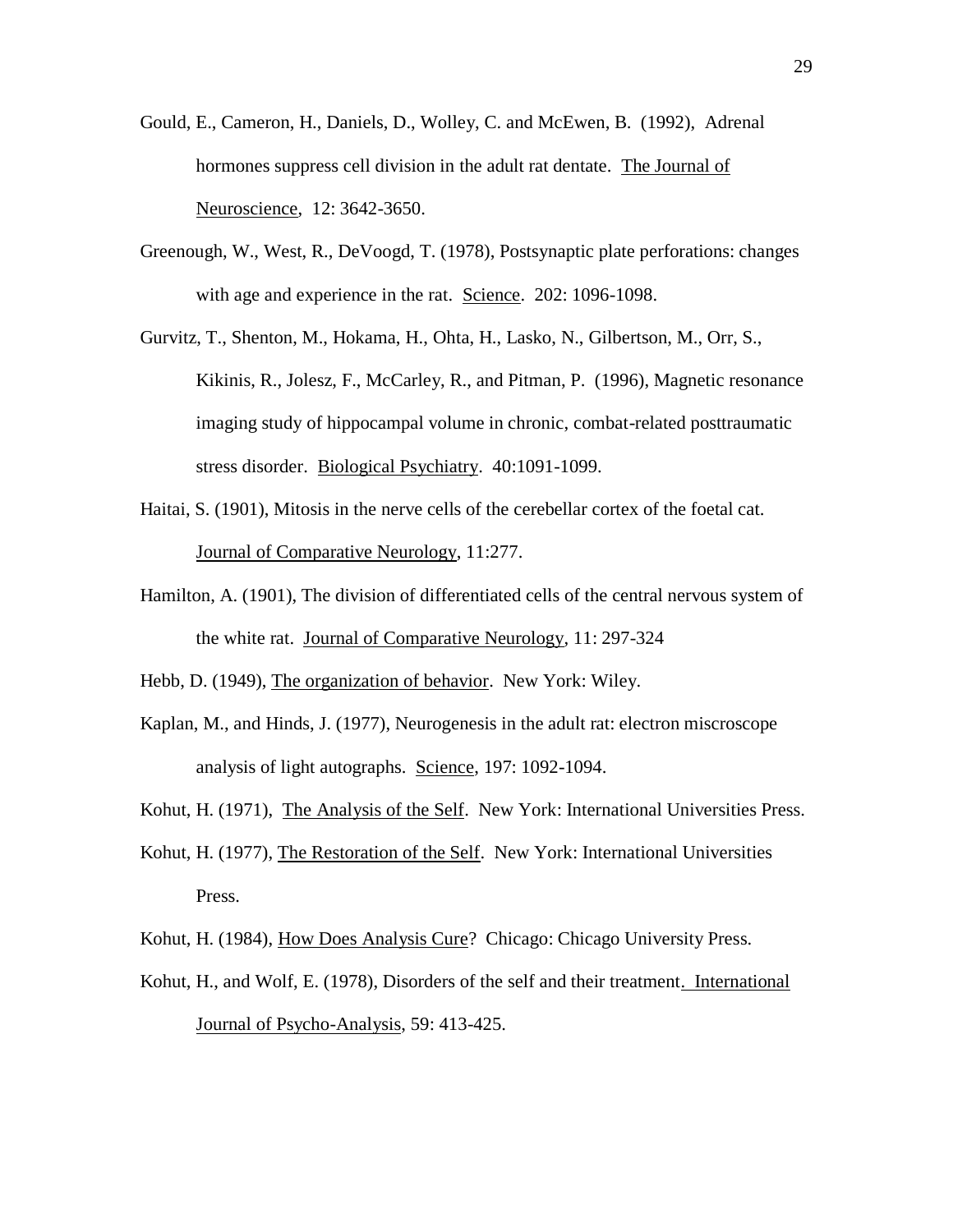- Kuhn, H., Dickinson-Anson, H., Gage, F. (1996), Neurogenesis in the dentate gyrus of the adult rat: age-related decrease of neural progenitor proliferation. The Journal of Neuroscience. 16: 2027-2033.
- Lui, J., Solway, K., Messing, R., & Sharp, F. (1998), Increased neurogenesis in the dentate gyrus after transient global ischemia in gerbils. J. of Neuroscience, 18:7768-7778.
- Lynch, G., Deadwyler, D., and Cotman, C. (1973), Post lesion axonal growth produces permanent functional connections. Science. 289: 1754-1757.
- Magavl, A., Leavitt, B., and Macklis, J. (2000), Induction of neurogenesis in the neocortex of adult mice. Nature, 405:951-955
- Mallei, A., Shi, B., Mocchetti, I. (2002), Antidepressant treatments induce the expression of basic fibroblast growth factor in cortical and hippocampal neurons. Molecular Phramacology. 61: 1017-1024.
- Meares, R., Psychotherapy with borderline patients: I. A comparison between treated and untreated cohorts. Aust. & N.Z. J Psychiatry, 33: 467-472.
- Mizoguchi, K., Kunishita, T., Chui, D., and Tabira, T. (1992), Stress induces neuronal death in the hippocampus of castrated rats. Neuroscience Letters 138: 157-160.
- Moore, R., Bjorklund, A., and Stenevi, U. (1971), Plastic changes in the adrenergic innervation of the rat septal area in response to denervation. Brain Research. 33: 13-35.
- Mullen, R., Buck, C., Smith, A. (1988), NeuN, a neuronal specfic nuclear protean in vertebrates. Development. 116: 201-211.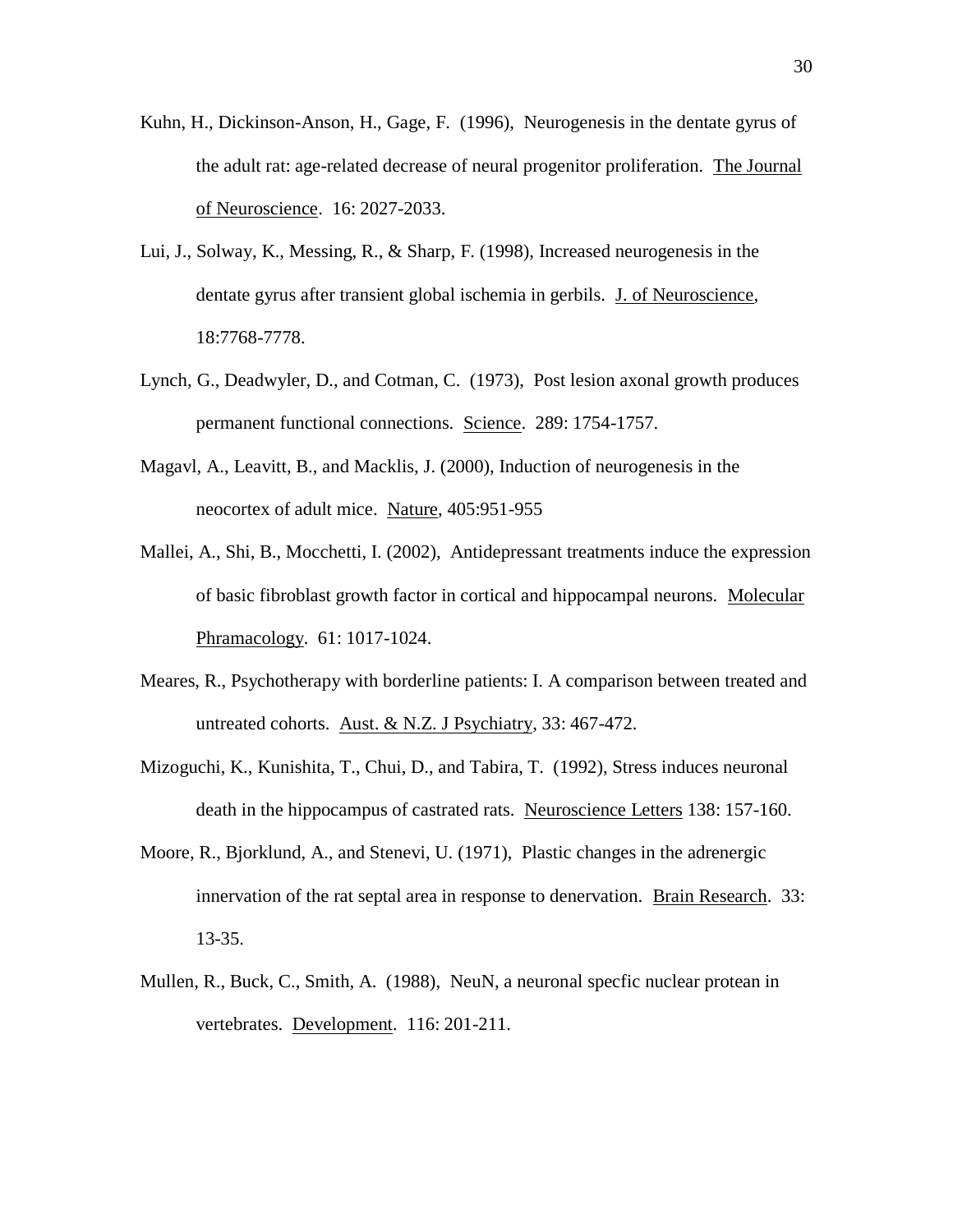- Nibuya, M., Morinobu, S., Duman, R. (1995), Regulation of BDNF and trkB mRNA in rat brain by chronic electroconvulsive seizure and antidepressant drug treatments. The Journal of Neuroscience. 15: 7539-7547.
- Nibuya, R., Nestler, E., Duman, R. (1996), Chronic antidepressant administration increases the expression of cAMP response element binding protein (CREB) in rat hippocampus. The Journal of Neuroscience. 16:2365-2372.
- Palmer, T., Takahashi, J., and Gage, F. (1997), The adult rat hippocampus contains primordial neural stem cells. Molecular Cell Neuroscience. 8: 389-404.
- Parent, J., Yu, T., Leibowitz, R., Geschwind, D., Sloviter, R., & Lowenstein, D. (1997), Dentate granule cell neurogenesis is increased by seizures and contributes to aberrant network reorganization in the adult rat hippocampus. J. of Neuroscience, 17:3727-3738.
- Pixley, S., and de Vellis J. (1984), Transition between immature radial glia and mature astocytes studied with a monoclonal antibody to vimentin. Developing Brain Research. 15: 201-209.
- Posener, J., Wang, L., Price, J., Gado, M., Province, M., Miller, M., Babb, C., and Csernansky, J. (2003) High-dimension mapping of the hippocampus in depression. American Journal of Psychiatry. 160: 83-89.
- Rakic, P. (1981), Neuronal-glial interaction during brain development. Trends in Neuroscience. 4: 184-187.
- Raisman, G. (1969), Neuronal plasticity in the septakl nuclei of the adult rat. Brain Research. 14: 25-48.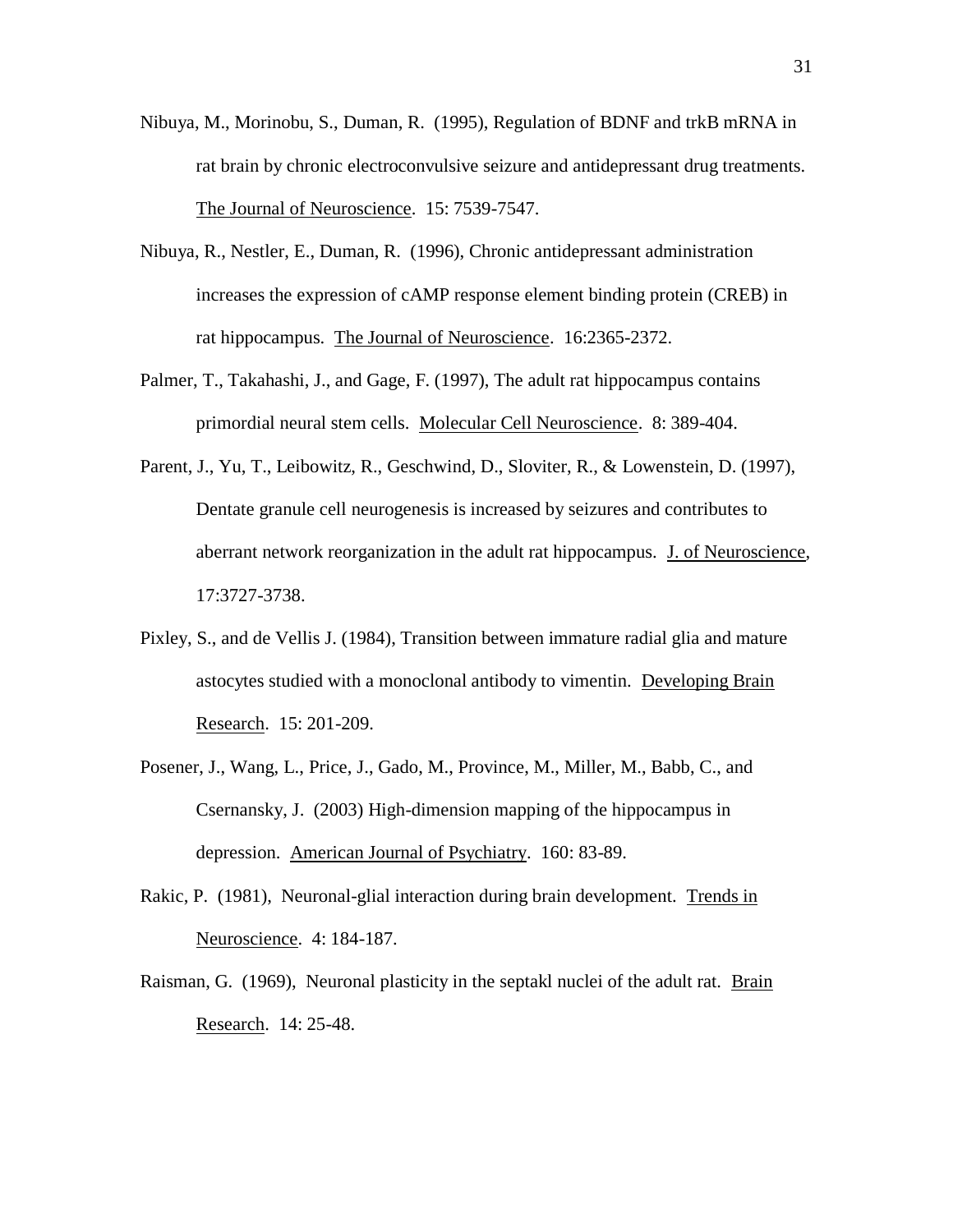- Reynolds, B., and Weiss, S. (1992), Generation of neurons and astrocytes from isolated cells of the adult mammalian central nervous system. Science. 255: 1707.
- Richards, L., Kilpatrick, T., Bartlett, P. (1992), De novo generation of neuronal cells from isolated cells of the adult mouse brain. Proceedings of the National Academy of Science. 89:8591-8595.
- Rush, B., Aberc rombie, H., Oakes, T., Schaefer, f., and Davidson, R. (2001), Hippocampal morphometry in depressed patients and control subjects: relations to anxiety symptoms. Biological Psychiatry. 50: 960-964.
- Sapolsky, R. (2000), Glucocorticoids and hippocampal atrophy in neuropsychiatric disorders. Archives of General Psychiatry. 57: 925-935.
- Sapolsky, R., Romero, L., and Munck, A. (2000), How do glucocorticoids influence stress response? Integrating permissive, suppressive, stimulatory and preparative actions. Endocrine Reviews, 21: 55-89.
- Selye, H. (1936), A syndrome produced by diverse nocuous agents. Nature. 13:
- Selye, H. (1952), The Story of the Adaptation Syndrome. Acta Inc., Medical Publishers, Montreal, Canada.
- Sheline, Y., Sanghavi, M., Mintun, M., Gado, M. (1999), Depression duration but not sge predicts hippocampal volume loss in medically healthy women with recurrent major depression. The Journal of Neuroscience. 19:5034-5043.

Southwick, S., Morgan, C., Bremner, J., Nagy, L. Krystal, J., and Charney, D. (1990), Yohimbine and M-CPP effects in PTSD patients. Poster presented at the Annual Meeting of the American College of Neuropharmacology, Puerto, Rico.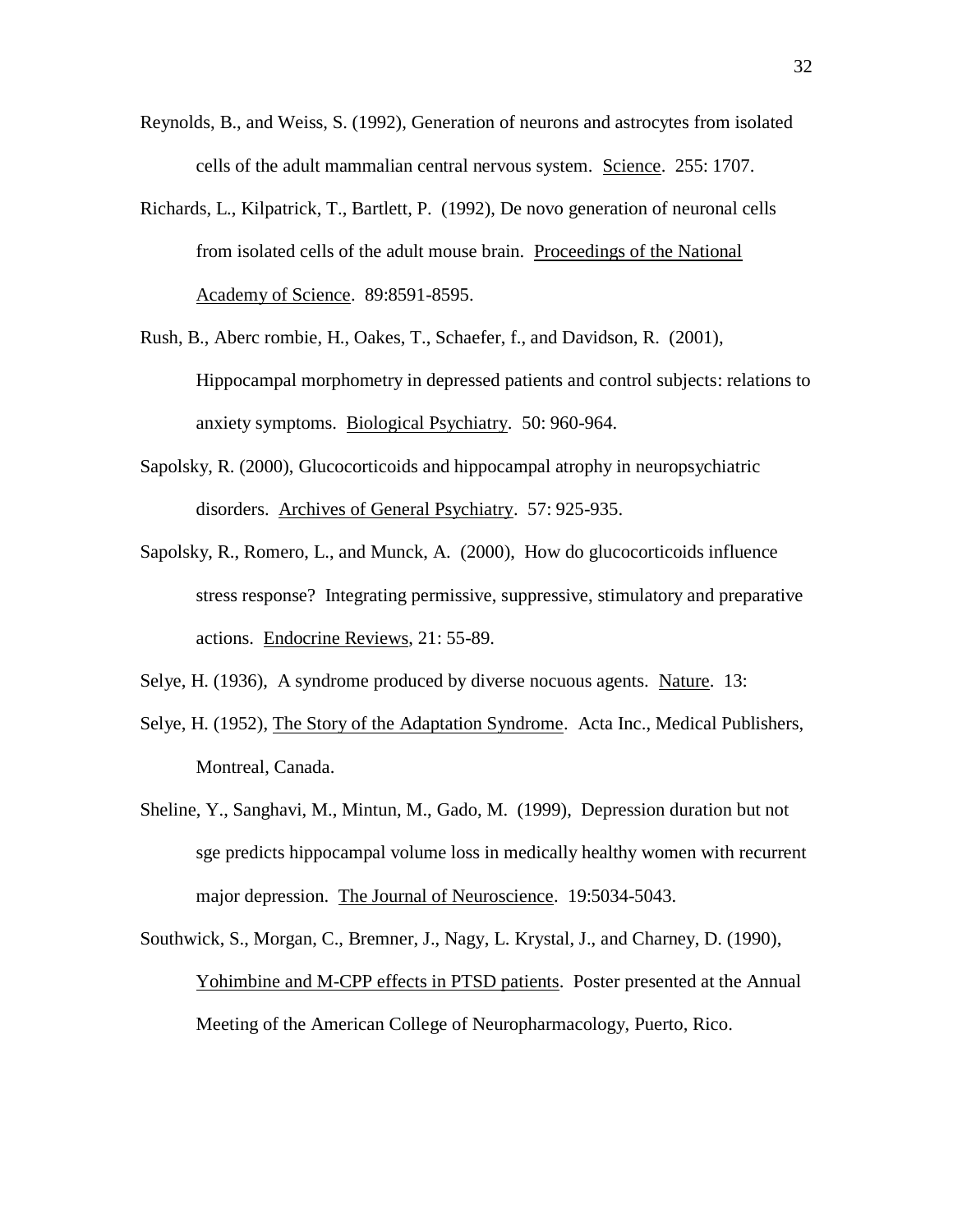- Starkman, M., Gebarski, S., Berent S., Schteingart, D. (1992), Hippocampal formation volume, memory dysfunction, and cortisol levels in patients with Cushing"s syndrome. Biological Psychiatry. 32: 756-764.
- Suhonen, J., Peterson, D., Ray, J., and Gage, F. (1996), Differentiation of adult hippocampus-dreived progenitors into olfactory neurons *in vivo*. Nature. 383: 624-627.
- Tolpin, M. (1971), On the beginnings of the cohesive self. Psychoanalytic Study of the Child. 26: 316-352. New York: Quadrangle Press.
- Uno, H., Tarara, R., Else, J., Suleman, M., and Sapolsky, R. (1989), Hippocampal damage associated with prolonged and fatal stress in primates. The Journal of Neuroscience. 9: 1705-1711.
- Vakili, K., Pillay, S., Lafer, B., Fava, M., Renshaw, P., Bonello-Cintron, C., and Yurgelun-Todd, D. (2000), Hippocampal volume in primary unipolar major depression: a magnetic resonance imaging study. Biological Psychiatry. 47: 1087-1090.
- Van der Kolk, B. (1995a), The complexity of adaptation to trauma: self-regulation, stimulus discrimination and characterological development. In: Traumatic Stress, eds. B. van der Kolk, A. McFarlane, and L. Weisaeth.
- Van der Kolk, B. (1995b), The body keeps the score: approaches to the psychobiology of posttraumatic stress disorder. In: Traumatic Stress, eds. B. van der Kolk, A. McFarlane, and L. Weisaeth.